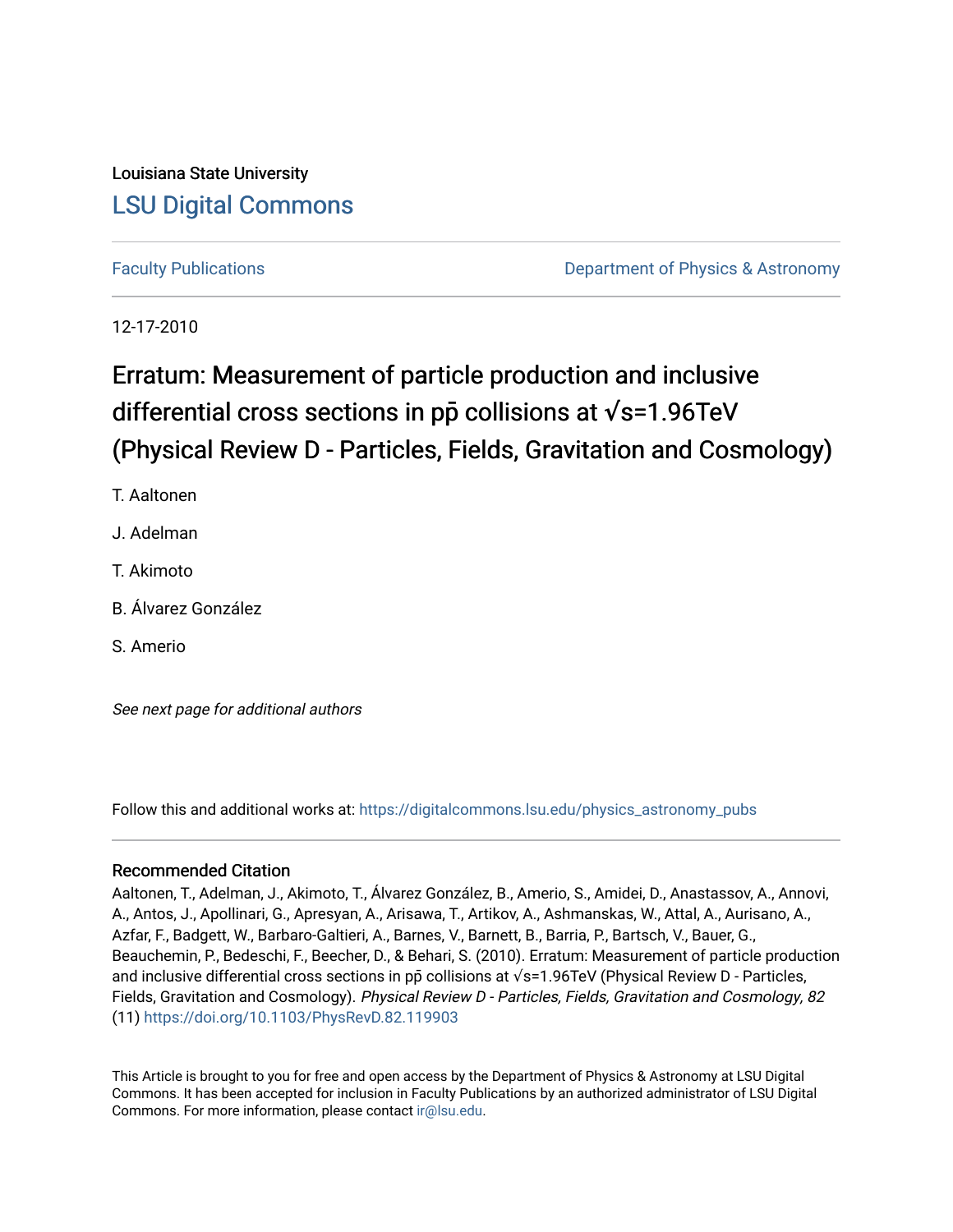### Authors

T. Aaltonen, J. Adelman, T. Akimoto, B. Álvarez González, S. Amerio, D. Amidei, A. Anastassov, A. Annovi, J. Antos, G. Apollinari, A. Apresyan, T. Arisawa, A. Artikov, W. Ashmanskas, A. Attal, A. Aurisano, F. Azfar, W. Badgett, A. Barbaro-Galtieri, V. E. Barnes, B. A. Barnett, P. Barria, V. Bartsch, G. Bauer, P. H. Beauchemin, F. Bedeschi, D. Beecher, and S. Behari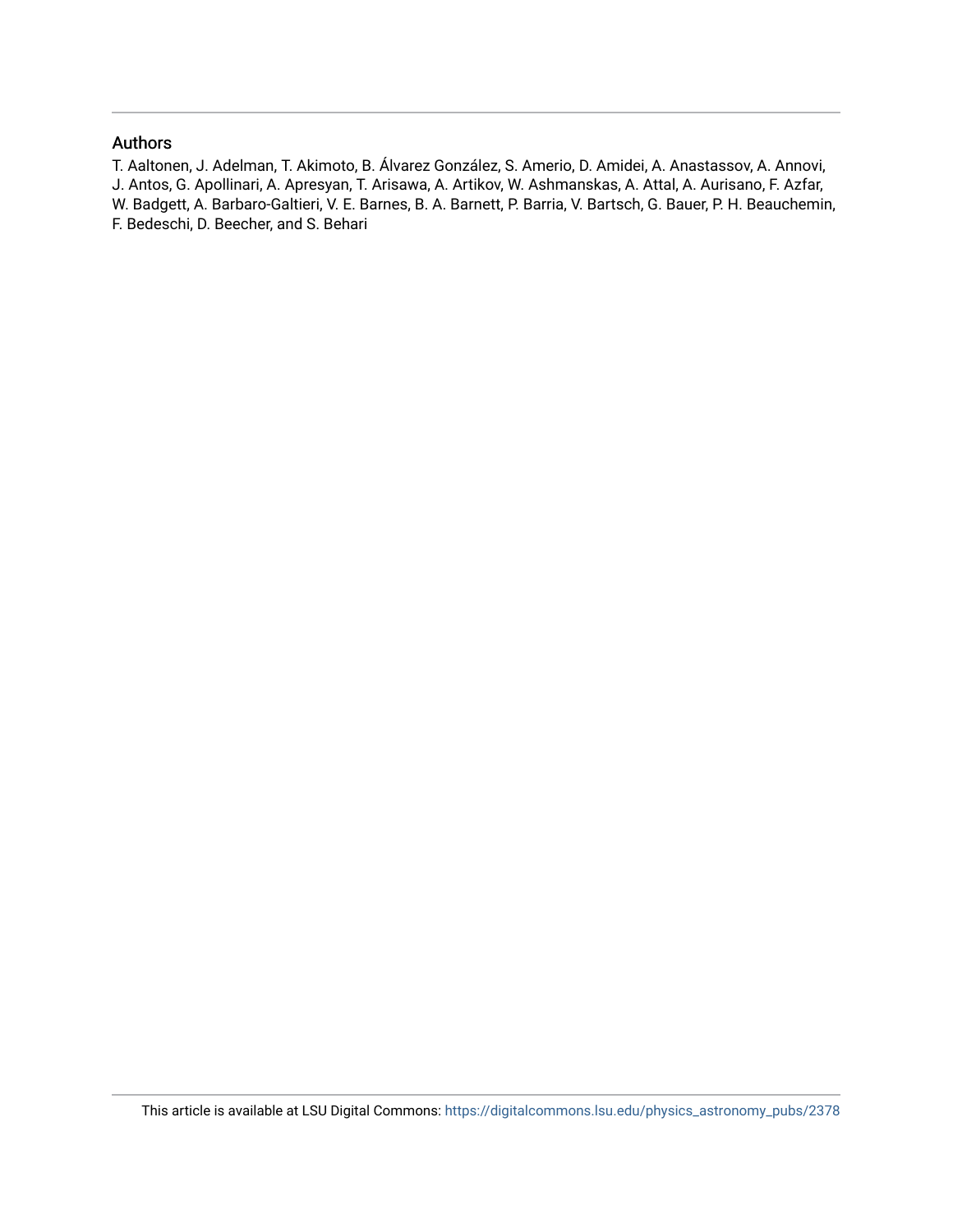# Measurement of Particle Production and Inclusive Differential Cross Sections in  $p\bar{p}$ Collisions at  $\sqrt{s} = 1.96 \text{ TeV}$

T. Aaltonen,<sup>24</sup> J. Adelman,<sup>14</sup> T. Akimoto,<sup>56</sup> B. Álvarez González<sup>t</sup>,<sup>12</sup> S. Amerio<sup>z</sup>,<sup>44</sup> D. Amidei,<sup>35</sup> A. Anastassov,<sup>39</sup> A. Annovi,<sup>20</sup> J. Antos,<sup>15</sup> G. Apollinari,<sup>18</sup> A. Apresyan,<sup>49</sup> T. Arisawa,<sup>58</sup> A. Artikov,<sup>16</sup> W. Ashmanskas,<sup>18</sup> A. Attal,<sup>4</sup> A. Aurisano,<sup>54</sup> F. Azfar,<sup>43</sup> W. Badgett,<sup>18</sup> A. Barbaro-Galtieri,<sup>29</sup> V.E. Barnes,<sup>49</sup> B.A. Barnett,<sup>26</sup> P. Barria<sup>bb</sup>,<sup>47</sup> V. Bartsch,<sup>31</sup> G. Bauer,<sup>33</sup> P.-H. Beauchemin,<sup>34</sup> F. Bedeschi,<sup>47</sup> D. Beecher,<sup>31</sup> S. Behari,<sup>26</sup> G. Bellettini<sup>aa</sup>,<sup>47</sup> J. Bellinger,  $^{60}$  D. Benjamin,  $^{17}$  A. Beretvas,  $^{18}$  J. Beringer,  $^{29}$  A. Bhatti,  $^{51}$  M. Binkley,  $^{18}$  D. Bisello<sup>z</sup>,  $^{44}$  I. Bizjak $^{ff}$ ,  $^{31}$ R.E. Blair,<sup>2</sup> C. Blocker,<sup>7</sup> B. Blumenfeld,<sup>26</sup> A. Bocci,<sup>17</sup> A. Bodek,<sup>50</sup> V. Boisvert,<sup>50</sup> G. Bolla,<sup>49</sup> D. Bortoletto,<sup>49</sup> J. Boudreau,<sup>48</sup> A. Boveia,<sup>11</sup> B. Brau<sup>a</sup>,<sup>11</sup> A. Bridgeman,<sup>25</sup> L. Brigliadori<sup>y</sup>,<sup>6</sup> C. Bromberg,<sup>36</sup> E. Brubaker,<sup>14</sup> J. Budagov,<sup>16</sup> H.S. Budd,<sup>50</sup> S. Budd,<sup>25</sup> S. Burke,<sup>18</sup> K. Burkett,<sup>18</sup> G. Busetto<sup>z</sup>,<sup>44</sup> P. Bussey,<sup>22</sup> A. Buzatu,<sup>34</sup> K. L. Byrum,<sup>2</sup> S. Cabrera<sup>v</sup>,<sup>17</sup> C. Calancha,<sup>32</sup> M. Campanelli,<sup>36</sup> M. Campbell,<sup>35</sup> F. Canelli<sup>14</sup>,<sup>18</sup> A. Canepa,<sup>46</sup> B. Carls,<sup>25</sup> D. Carlsmith,<sup>60</sup> R. Carosi,<sup>47</sup> S. Carrillo<sup>n</sup>,<sup>19</sup> S. Carron,<sup>34</sup> B. Casal,<sup>12</sup> M. Casarsa,<sup>18</sup> A. Castro<sup>y</sup>,<sup>6</sup> P. Catastini<sup>bb</sup>,<sup>47</sup> D. Cauz<sup>ee</sup>,<sup>55</sup> V. Cavaliere<sup>bb</sup>,<sup>47</sup> M. Cavalli-Sforza,<sup>4</sup> A. Cerri,<sup>29</sup> L. Cerrito<sup>p</sup>,<sup>31</sup> S.H. Chang,<sup>28</sup> Y.C. Chen,<sup>1</sup> M. Chertok,<sup>8</sup> G. Chiarelli,<sup>47</sup> G. Chlachidze,<sup>18</sup> F. Chlebana,<sup>18</sup> K. Cho,<sup>28</sup> D. Chokheli,<sup>16</sup> J.P. Chou,<sup>23</sup> G. Choudalakis,<sup>33</sup> S.H. Chuang,<sup>53</sup> K. Chung<sup>o</sup>,<sup>18</sup> W.H. Chung,<sup>60</sup> Y.S. Chung,<sup>50</sup> T. Chwalek,<sup>27</sup> C.I. Ciobanu,<sup>45</sup> M.A. Ciocci<sup>bb</sup>,<sup>47</sup> A. Clark,<sup>21</sup> D. Clark,<sup>7</sup> G. Compostella,<sup>44</sup> M.E. Convery,<sup>18</sup> J. Conway,<sup>8</sup> M. Cordelli,<sup>20</sup> G. Cortiana<sup>z</sup>,<sup>44</sup> C.A. Cox,<sup>8</sup> D.J. Cox,<sup>8</sup> F. Crescioli<sup>aa</sup>,<sup>47</sup> C. Cuenca Almenar<sup>v</sup>,<sup>8</sup> J. Cuevas<sup>t</sup>,<sup>12</sup> R. Culbertson,<sup>18</sup> J.C. Cully,<sup>35</sup> D. Dagenhart,<sup>18</sup> M. Datta,<sup>18</sup> T. Davies,<sup>22</sup> P. de Barbaro,<sup>50</sup> S. De Cecco,<sup>52</sup> A. Deisher,<sup>29</sup> G. De Lorenzo,<sup>4</sup> M. Dell'Orso<sup>aa</sup>,<sup>47</sup> C. Deluca,<sup>4</sup> L. Demortier,<sup>51</sup> J. Deng,<sup>17</sup> M. Deninno,<sup>6</sup> P.F. Derwent,<sup>18</sup> A. Di Canto<sup>aa</sup>,<sup>47</sup> G.P. di Giovanni,<sup>45</sup> C. Dionisi<sup>dd</sup>,<sup>52</sup> B. Di Ruzza<sup>ee</sup>,<sup>55</sup> J.R. Dittmann,<sup>5</sup> M. D'Onofrio,<sup>4</sup> S. Donati<sup>aa</sup>,<sup>47</sup> P. Dong,<sup>9</sup> J. Donini,<sup>44</sup> T. Dorigo,<sup>44</sup> S. Dube,<sup>53</sup> J. Efron,<sup>40</sup> A. Elagin,<sup>54</sup> R. Erbacher,<sup>8</sup> D. Errede,<sup>25</sup> S. Errede,<sup>25</sup> R. Eusebi,<sup>18</sup> H.C. Fang,<sup>29</sup> S. Farrington,<sup>43</sup> W.T. Fedorko,<sup>14</sup> R.G. Feild,<sup>61</sup> M. Feindt,<sup>27</sup> J.P. Fernandez,<sup>32</sup> C. Ferrazza<sup>cc</sup>,<sup>47</sup> R. Field,<sup>19</sup> G. Flanagan,<sup>49</sup> R. Forrest,<sup>8</sup> M.J. Frank,<sup>5</sup> M. Franklin,<sup>23</sup> J.C. Freeman,<sup>18</sup> I. Furic,<sup>19</sup> M. Gallinaro,<sup>52</sup> J. Galyardt,<sup>13</sup> F. Garberson,<sup>11</sup> J.E. Garcia,<sup>21</sup> A.F. Garfinkel,<sup>49</sup> P. Garosi<sup>bb</sup>,<sup>47</sup> K. Genser,<sup>18</sup> H. Gerberich,<sup>25</sup> D. Gerdes,<sup>35</sup> A. Gessler,<sup>27</sup> S. Giagu<sup>dd</sup>,<sup>52</sup> V. Giakoumopoulou,<sup>3</sup> P. Giannetti,<sup>47</sup> K. Gibson,<sup>48</sup> J.L. Gimmell,<sup>50</sup> C.M. Ginsburg,<sup>18</sup> N. Giokaris,<sup>3</sup> M. Giordani<sup>ee</sup>,<sup>55</sup> P. Giromini,<sup>20</sup> M. Giunta,<sup>47</sup> G. Giurgiu,<sup>26</sup> V. Glagolev,<sup>16</sup> D. Glenzinski,<sup>18</sup> M. Gold,<sup>38</sup> N. Goldschmidt,<sup>19</sup> A. Golossanov,<sup>18</sup> G. Gomez,<sup>12</sup> G. Gomez-Ceballos,<sup>33</sup> M. Goncharov,<sup>33</sup> O. González,<sup>32</sup> I. Gorelov,<sup>38</sup> A.T. Goshaw,<sup>17</sup> K. Goulianos,<sup>51</sup> A. Gresele<sup>z</sup>,<sup>44</sup> S. Grinstein,<sup>23</sup> C. Grosso-Pilcher,<sup>14</sup> R.C. Group,<sup>18</sup> U. Grundler,<sup>25</sup> J. Guimaraes da Costa,<sup>23</sup> Z. Gunay-Unalan,<sup>36</sup> C. Haber,<sup>29</sup> K. Hahn,<sup>33</sup> S.R. Hahn,<sup>18</sup> E. Halkiadakis,<sup>53</sup> B.-Y. Han,<sup>50</sup> J.Y. Han,<sup>50</sup> F. Happacher,<sup>20</sup> K. Hara,<sup>56</sup> D. Hare,<sup>53</sup> M. Hare,<sup>57</sup> S. Harper,<sup>43</sup> R.F. Harr,<sup>59</sup> R.M. Harris,<sup>18</sup> M. Hartz,<sup>48</sup> K. Hatakeyama,<sup>51</sup> C. Hays,<sup>43</sup> M. Heck,<sup>27</sup> A. Heijboer,<sup>46</sup> J. Heinrich,<sup>46</sup> C. Henderson,<sup>33</sup> M. Herndon,<sup>60</sup> J. Heuser,<sup>27</sup> S. Hewamanage,<sup>5</sup> D. Hidas,<sup>17</sup> C.S. Hill<sup>c</sup>,<sup>11</sup> D. Hirschbuehl,<sup>27</sup> A. Hocker,<sup>18</sup> S. Hou,<sup>1</sup> M. Houlden,<sup>30</sup> S.-C. Hsu,<sup>29</sup> B.T. Huffman,<sup>43</sup> R.E. Hughes,<sup>40</sup> U. Husemann, <sup>61</sup> M. Hussein, <sup>36</sup> J. Huston, <sup>36</sup> J. Incandela, <sup>11</sup> G. Introzzi, <sup>47</sup> M. Iori<sup>dd</sup>, <sup>52</sup> A. Ivanov, <sup>8</sup> E. James, <sup>18</sup> D. Jang,<sup>13</sup> B. Jayatilaka,<sup>17</sup> E.J. Jeon,<sup>28</sup> M.K. Jha,<sup>6</sup> S. Jindariani,<sup>18</sup> W. Johnson,<sup>8</sup> M. Jones,<sup>49</sup> K.K. Joo,<sup>28</sup> S.Y. Jun,<sup>13</sup> J.E. Jung,<sup>28</sup> T.R. Junk,<sup>18</sup> T. Kamon,<sup>54</sup> D. Kar,<sup>19</sup> P.E. Karchin,<sup>59</sup> Y. Kato<sup>m</sup>,<sup>42</sup> R. Kephart,<sup>18</sup> W. Ketchum,<sup>14</sup> J. Keung,<sup>46</sup> V. Khotilovich,<sup>54</sup> B. Kilminster,<sup>18</sup> D.H. Kim,<sup>28</sup> H.S. Kim,<sup>28</sup> H.W. Kim,<sup>28</sup> J.E. Kim,<sup>28</sup> M.J. Kim,<sup>20</sup> S.B. Kim,<sup>28</sup> S.H. Kim,<sup>56</sup> Y.K. Kim,<sup>14</sup> N. Kimura,<sup>56</sup> L. Kirsch,<sup>7</sup> S. Klimenko,<sup>19</sup> B. Knuteson,<sup>33</sup> B.R. Ko,<sup>17</sup> K. Kondo,<sup>58</sup> D.J. Kong,<sup>28</sup> J. Konigsberg,<sup>19</sup> A. Korytov,<sup>19</sup> A.V. Kotwal,<sup>17</sup> M. Kreps,<sup>27</sup> J. Kroll,<sup>46</sup> D. Krop,<sup>14</sup> N. Krumnack,<sup>5</sup> M. Kruse,<sup>17</sup> V. Krutelyov,<sup>11</sup> T. Kubo,<sup>56</sup> T. Kuhr,<sup>27</sup> N.P. Kulkarni,<sup>59</sup> M. Kurata,<sup>56</sup> S. Kwang,<sup>14</sup> A.T. Laasanen,<sup>49</sup> S. Lami,<sup>47</sup> S. Lammel,<sup>18</sup> M. Lancaster,<sup>31</sup> R.L. Lander,<sup>8</sup> K. Lannon<sup>s</sup>,<sup>40</sup> A. Lath,<sup>53</sup> G. Latino<sup>bb</sup>,<sup>47</sup> I. Lazzizzera<sup>z</sup>,<sup>44</sup> T. LeCompte,<sup>2</sup> E. Lee,<sup>54</sup> H.S. Lee,<sup>14</sup> S.W. Lee<sup>u</sup>,<sup>54</sup> S. Leone,<sup>47</sup> J.D. Lewis,<sup>18</sup> C.-S. Lin,<sup>29</sup> J. Linacre,<sup>43</sup> M. Lindgren,<sup>18</sup> E. Lipeles,<sup>46</sup> A. Lister,<sup>8</sup> D.O. Litvintsev,<sup>18</sup> C. Liu,<sup>48</sup> T. Liu,<sup>18</sup> N.S. Lockyer,<sup>46</sup> A. Loginov,<sup>61</sup> M. Loreti<sup>z</sup>,<sup>44</sup> L. Lovas,<sup>15</sup> D. Lucchesi<sup>z</sup>,<sup>44</sup> C. Luci<sup>dd</sup>,<sup>52</sup> J. Lueck,<sup>27</sup> P. Lujan,<sup>29</sup> P. Lukens,<sup>18</sup> G. Lungu,<sup>51</sup> L. Lyons,<sup>43</sup> J. Lys,<sup>29</sup> R. Lysak,<sup>15</sup> D. MacQueen,<sup>34</sup> R. Madrak,<sup>18</sup> K. Maeshima,<sup>18</sup> K. Makhoul,<sup>33</sup> T. Maki,<sup>24</sup> P. Maksimovic,<sup>26</sup> S. Malde,<sup>43</sup> S. Malik,<sup>31</sup> G. Manca<sup>e</sup>,<sup>30</sup> A. Manousakis-Katsikakis,<sup>3</sup> F. Margaroli,<sup>49</sup> C. Marino,<sup>27</sup> C.P. Marino,<sup>25</sup> A. Martin,<sup>61</sup> V. Martin<sup>k</sup>,<sup>22</sup> M. Martínez,<sup>4</sup> R. Martínez-Ballarín,<sup>32</sup> T. Maruyama,<sup>56</sup> P. Mastrandrea,<sup>52</sup> T. Masubuchi,<sup>56</sup> M. Mathis,<sup>26</sup> M.E. Mattson,<sup>59</sup> P. Mazzanti,<sup>6</sup> K.S. McFarland,<sup>50</sup> P. McIntyre,<sup>54</sup> R. McNulty<sup>j</sup>,<sup>30</sup> A. Mehta,<sup>30</sup> P. Mehtala,<sup>24</sup> A. Menzione,<sup>47</sup> P. Merkel,<sup>49</sup> C. Mesropian,<sup>51</sup> T. Miao,<sup>18</sup> N. Miladinovic,<sup>7</sup> R. Miller,<sup>36</sup> C. Mills,<sup>23</sup> M. Milnik,<sup>27</sup> A. Mitra,<sup>1</sup> G. Mitselmakher,<sup>19</sup> H. Miyake,<sup>56</sup> N. Moggi,<sup>6</sup> C.S. Moon,<sup>28</sup> R. Moore,<sup>18</sup> M.J. Morello,<sup>47</sup> J. Morlock,<sup>27</sup> P. Movilla Fernandez,<sup>18</sup> J. Mülmenstädt,<sup>29</sup> A. Mukherjee,<sup>18</sup> Th. Muller,<sup>27</sup> R. Mumford,<sup>26</sup> P. Murat,<sup>18</sup> M. Mussini<sup>y</sup>,<sup>6</sup> J. Nachtman<sup>0</sup>,<sup>18</sup> Y. Nagai,<sup>56</sup> A. Nagano,<sup>56</sup> J. Naganoma,<sup>56</sup>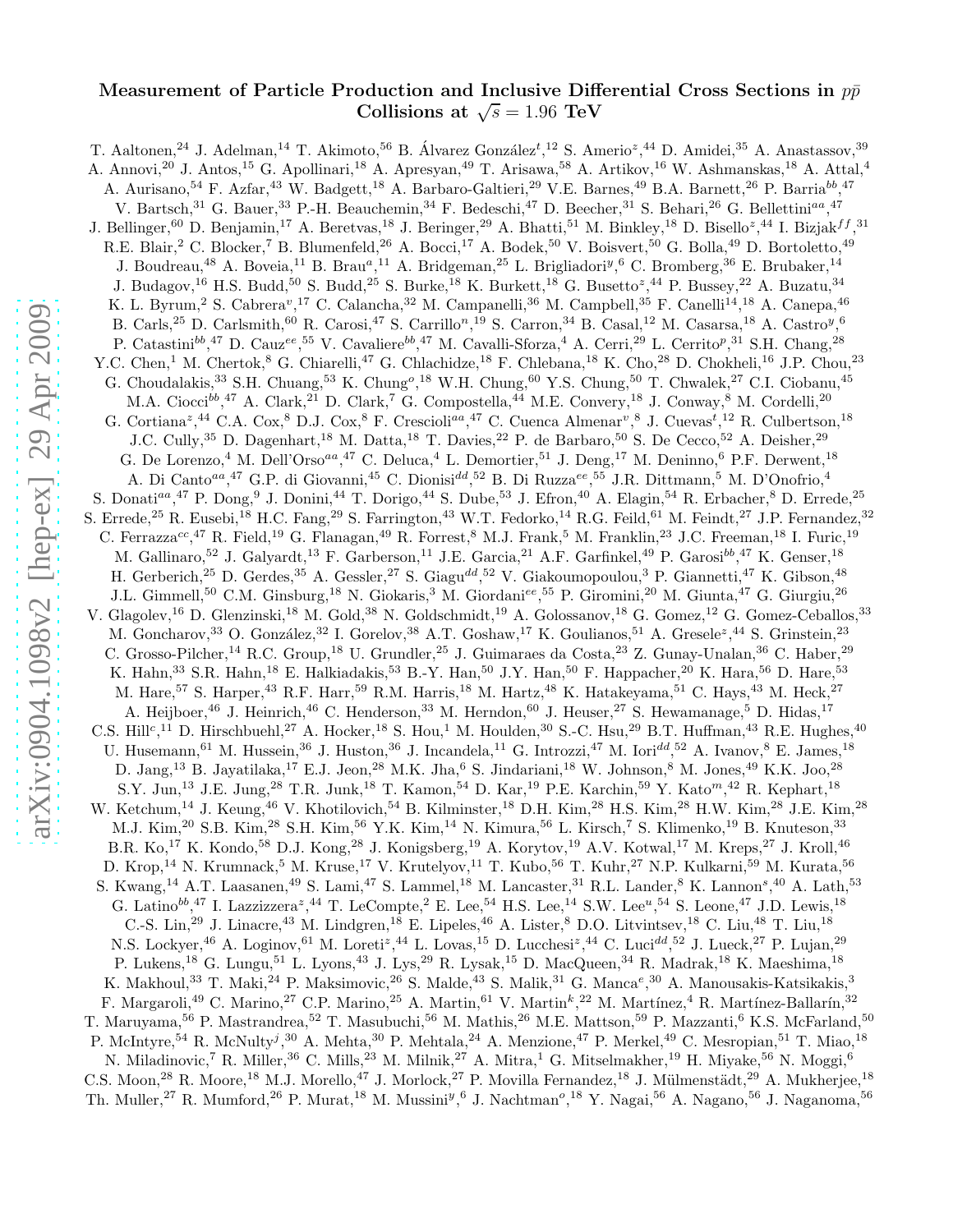K. Nakamura,<sup>56</sup> I. Nakano,<sup>41</sup> A. Napier,<sup>57</sup> V. Necula,<sup>17</sup> J. Nett,<sup>60</sup> C. Neu<sup>w</sup>,<sup>46</sup> M.S. Neubauer,<sup>25</sup> S. Neubauer,<sup>27</sup> J. Nielsen<sup>g</sup>,<sup>29</sup> L. Nodulman,<sup>2</sup> M. Norman,<sup>10</sup> O. Norniella,<sup>25</sup> E. Nurse,<sup>31</sup> L. Oakes,<sup>43</sup> S.H. Oh,<sup>17</sup> Y.D. Oh,<sup>28</sup> I. Oksuzian,<sup>19</sup> T. Okusawa,<sup>42</sup> R. Orava,<sup>24</sup> K. Osterberg,<sup>24</sup> S. Pagan Griso<sup>z</sup>,<sup>44</sup> E. Palencia,<sup>18</sup> V. Papadimitriou,<sup>18</sup> A. Papaikonomou,<sup>27</sup> A.A. Paramonov,<sup>14</sup> B. Parks,<sup>40</sup> S. Pashapour,<sup>34</sup> J. Patrick,<sup>18</sup> G. Pauletta<sup>ee</sup>,<sup>55</sup> M. Paulini,<sup>13</sup> C. Paus,<sup>33</sup> T. Peiffer,<sup>27</sup> D.E. Pellett,<sup>8</sup> A. Penzo,<sup>55</sup> T.J. Phillips,<sup>17</sup> G. Piacentino,<sup>47</sup> E. Pianori,<sup>46</sup> L. Pinera,<sup>19</sup> K. Pitts,<sup>25</sup> C. Plager,<sup>9</sup> L. Pondrom,<sup>60</sup> O. Poukhov<sup>\*</sup>,<sup>16</sup> N. Pounder,<sup>43</sup> F. Prakoshyn,<sup>16</sup> A. Pronko,<sup>18</sup> J. Proudfoot,<sup>2</sup> F. Ptohos<sup>i</sup>,<sup>18</sup> E. Pueschel,<sup>13</sup> G. Punzi<sup>aa</sup>,<sup>47</sup> J. Pursley,<sup>60</sup> J. Rademacker<sup>c</sup>,<sup>43</sup> A. Rahaman,<sup>48</sup> V. Ramakrishnan,<sup>60</sup> N. Ranjan,<sup>49</sup> I. Redondo,<sup>32</sup> P. Renton,<sup>43</sup> M. Renz,<sup>27</sup> M. Rescigno,<sup>52</sup> S. Richter,<sup>27</sup> F. Rimondi<sup>y</sup>,<sup>6</sup> L. Ristori,<sup>47</sup> A. Robson,<sup>22</sup> T. Rodrigo,<sup>12</sup> T. Rodriguez,<sup>46</sup> E. Rogers,<sup>25</sup> S. Rolli,<sup>57</sup> R. Roser,<sup>18</sup> M. Rossi,<sup>55</sup> R. Rossin,<sup>11</sup> P. Roy,<sup>34</sup> A. Ruiz,<sup>12</sup> J. Russ,<sup>13</sup> V. Rusu,<sup>18</sup> B. Rutherford,<sup>18</sup> H. Saarikko,<sup>24</sup> A. Safonov,<sup>54</sup> W.K. Sakumoto,<sup>50</sup> O. Saltó,<sup>4</sup> L. Santi<sup>ee</sup>,<sup>55</sup> S. Sarkar<sup>dd</sup>,<sup>52</sup> L. Sartori,<sup>47</sup> K. Sato,<sup>18</sup> A. Savoy-Navarro,<sup>45</sup> P. Schlabach,<sup>18</sup> A. Schmidt,<sup>27</sup> E.E. Schmidt,<sup>18</sup> M.A. Schmidt,<sup>14</sup> M.P. Schmidt<sup>∗</sup>,<sup>61</sup> M. Schmitt,<sup>39</sup> T. Schwarz,<sup>8</sup> L. Scodellaro,<sup>12</sup> A. Scribano<sup>bb</sup>,<sup>47</sup> F. Scuri,<sup>47</sup> A. Sedov,<sup>49</sup> S. Seidel,<sup>38</sup> Y. Seiya,<sup>42</sup> A. Semenov,<sup>16</sup> L. Sexton-Kennedy,<sup>18</sup> F. Sforza<sup>aa</sup>,<sup>47</sup> A. Sfyrla,<sup>25</sup> S.Z. Shalhout,<sup>59</sup> T. Shears,<sup>30</sup> P.F. Shepard,<sup>48</sup> M. Shimojima<sup>r</sup>,<sup>56</sup> S. Shiraishi,<sup>14</sup> M. Shochet,<sup>14</sup> Y. Shon,<sup>60</sup> I. Shreyber,<sup>37</sup> P. Sinervo,<sup>34</sup> A. Sisakyan,<sup>16</sup> A.J. Slaughter,<sup>18</sup> J. Slaunwhite,<sup>40</sup> K. Sliwa,<sup>57</sup> J.R. Smith,<sup>8</sup> F.D. Snider,<sup>18</sup> R. Snihur,<sup>34</sup> A. Soha,<sup>8</sup> S. Somalwar,<sup>53</sup> V. Sorin,<sup>36</sup> T. Spreitzer,<sup>34</sup> P. Squillacioti<sup>bb</sup>,<sup>47</sup> M. Stanitzki,<sup>61</sup> R. St. Denis,<sup>22</sup> B. Stelzer,<sup>34</sup> O. Stelzer-Chilton,<sup>34</sup> D. Stentz,<sup>39</sup> J. Strologas,<sup>38</sup> G.L. Strycker,<sup>35</sup> J.S. Suh,<sup>28</sup> A. Sukhanov,<sup>19</sup> I. Suslov,<sup>16</sup> T. Suzuki,<sup>56</sup> A. Taffard<sup>f</sup>,<sup>25</sup> R. Takashima,<sup>41</sup> Y. Takeuchi,<sup>56</sup> R. Tanaka,<sup>41</sup> M. Tecchio,<sup>35</sup> P.K. Teng,<sup>1</sup> K. Terashi,<sup>51</sup> J. Thom<sup>h</sup>,<sup>18</sup> A.S. Thompson,<sup>22</sup> G.A. Thompson,<sup>25</sup> E. Thomson,<sup>46</sup> P. Tipton,<sup>61</sup> P. Ttito-Guzmán,<sup>32</sup> S. Tkaczyk,<sup>18</sup> D. Toback,<sup>54</sup> S. Tokar,<sup>15</sup> K. Tollefson,<sup>36</sup> T. Tomura,<sup>56</sup> D. Tonelli,<sup>18</sup> S. Torre,<sup>20</sup> D. Torretta,<sup>18</sup> P. Totaro<sup>ee</sup>,<sup>55</sup> S. Tourneur,<sup>45</sup> M. Trovato<sup>cc</sup>,<sup>47</sup> S.-Y. Tsai,<sup>1</sup> Y. Tu,<sup>46</sup> N. Turini<sup>bb</sup>,<sup>47</sup> F. Ukegawa,<sup>56</sup> S. Vallecorsa,<sup>21</sup> N. van Remortel<sup>b</sup>,<sup>24</sup> A. Varganov,<sup>35</sup> E. Vataga<sup>cc</sup>,<sup>47</sup> F. Vázquez<sup>n</sup>,<sup>19</sup> G. Velev,<sup>18</sup> C. Vellidis,<sup>3</sup> M. Vidal,<sup>32</sup> R. Vidal,<sup>18</sup> I. Vila,<sup>12</sup> R. Vilar,<sup>12</sup> T. Vine,<sup>31</sup> M. Vogel,<sup>38</sup> I. Volobouev<sup>u</sup>,<sup>29</sup> G. Volpi<sup>aa</sup>,<sup>47</sup> P. Wagner,<sup>46</sup> R.G. Wagner,<sup>2</sup> R.L. Wagner,<sup>18</sup> W. Wagner<sup>x</sup>,<sup>27</sup> J. Wagner-Kuhr,<sup>27</sup> T. Wakisaka,<sup>42</sup> R. Wallny,<sup>9</sup> S.M. Wang,<sup>1</sup> A. Warburton,<sup>34</sup> D. Waters,<sup>31</sup> M. Weinberger,<sup>54</sup> J. Weinelt,<sup>27</sup> W.C. Wester III,<sup>18</sup> B. Whitehouse,<sup>57</sup> D. Whiteson<sup>f</sup>,<sup>46</sup> A.B. Wicklund,<sup>2</sup> E. Wicklund,<sup>18</sup> S. Wilbur,<sup>14</sup> G. Williams,<sup>34</sup> H.H. Williams,<sup>46</sup> P. Wilson,<sup>18</sup> B.L. Winer,<sup>40</sup> P. Wittich<sup>h</sup>,<sup>18</sup> S. Wolbers,<sup>18</sup> C. Wolfe,<sup>14</sup> T. Wright,<sup>35</sup> X. Wu,<sup>21</sup> F. Würthwein,<sup>10</sup> S. Xie,<sup>33</sup> A. Yagil,<sup>10</sup> K. Yamamoto,<sup>42</sup> J. Yamaoka,<sup>17</sup> U.K. Yang<sup>q</sup>,<sup>14</sup> Y.C. Yang,<sup>28</sup> W.M. Yao,<sup>29</sup> G.P. Yeh,<sup>18</sup> K. Yi<sup>o</sup>,<sup>18</sup> J. Yoh,<sup>18</sup> K. Yorita,<sup>58</sup> T. Yoshida<sup>l</sup>,<sup>42</sup> G.B. Yu,<sup>50</sup> I. Yu,<sup>28</sup> S.S. Yu,<sup>18</sup> J.C. Yun,<sup>18</sup> L. Zanello<sup>dd</sup>,<sup>52</sup> A. Zanetti,<sup>55</sup> X. Zhang,<sup>25</sup> Y. Zheng<sup>d</sup>,<sup>9</sup> and S. Zucchelli<sup>y</sup>,<sup>6</sup>

(CDF Collaboration† )

<sup>1</sup>Institute of Physics, Academia Sinica, Taipei, Taiwan 11529, Republic of China

 ${}^2$ Argonne National Laboratory, Argonne, Illinois 60439

 $3$ University of Athens, 157 71 Athens, Greece

4 Institut de Fisica d'Altes Energies, Universitat Autonoma de Barcelona, E-08193, Bellaterra (Barcelona), Spain

 ${}^{5}$ Baylor University, Waco, Texas  $76798$ 

 ${}^6I$ stituto Nazionale di Fisica Nucleare Bologna, <sup>y</sup> University of Bologna, I-40127 Bologna, Italy

<sup>7</sup>Brandeis University, Waltham, Massachusetts 02254

<sup>8</sup>University of California, Davis, Davis, California 95616

 $<sup>9</sup> University of California, Los Angeles, Los Angeles, California 90024$ </sup>

 $10$ University of California, San Diego, La Jolla, California 92093

 $11$ University of California, Santa Barbara, Santa Barbara, California 93106

 $12$ Instituto de Fisica de Cantabria, CSIC-University of Cantabria, 39005 Santander, Spain

 $13$  Carnegie Mellon University, Pittsburgh, PA 15213

 $14$ Enrico Fermi Institute, University of Chicago, Chicago, Illinois 60637

<sup>15</sup>Comenius University, 842 48 Bratislava, Slovakia; Institute of Experimental Physics, 040 01 Kosice, Slovakia

 $^{16}$ Joint Institute for Nuclear Research, RU-141980 Dubna, Russia

<sup>17</sup>Duke University, Durham, North Carolina 27708

 $18$ Fermi National Accelerator Laboratory, Batavia, Illinois 60510

 $19$ University of Florida, Gainesville, Florida 32611

 $^{20}$ Laboratori Nazionali di Frascati, Istituto Nazionale di Fisica Nucleare, I-00044 Frascati, Italy

 $^{21}$ University of Geneva, CH-1211 Geneva 4, Switzerland

 $^{22}G$ lasgow University, Glasgow G12 8QQ, United Kingdom

 $^{23}$ Harvard University, Cambridge, Massachusetts 02138

<sup>24</sup>Division of High Energy Physics, Department of Physics,

University of Helsinki and Helsinki Institute of Physics, FIN-00014, Helsinki, Finland

 $^{25}$ University of Illinois, Urbana, Illinois 61801

 $^{26}$ The Johns Hopkins University, Baltimore, Maryland 21218

<sup>27</sup>Institut für Experimentelle Kernphysik, Universität Karlsruhe, 76128 Karlsruhe, Germany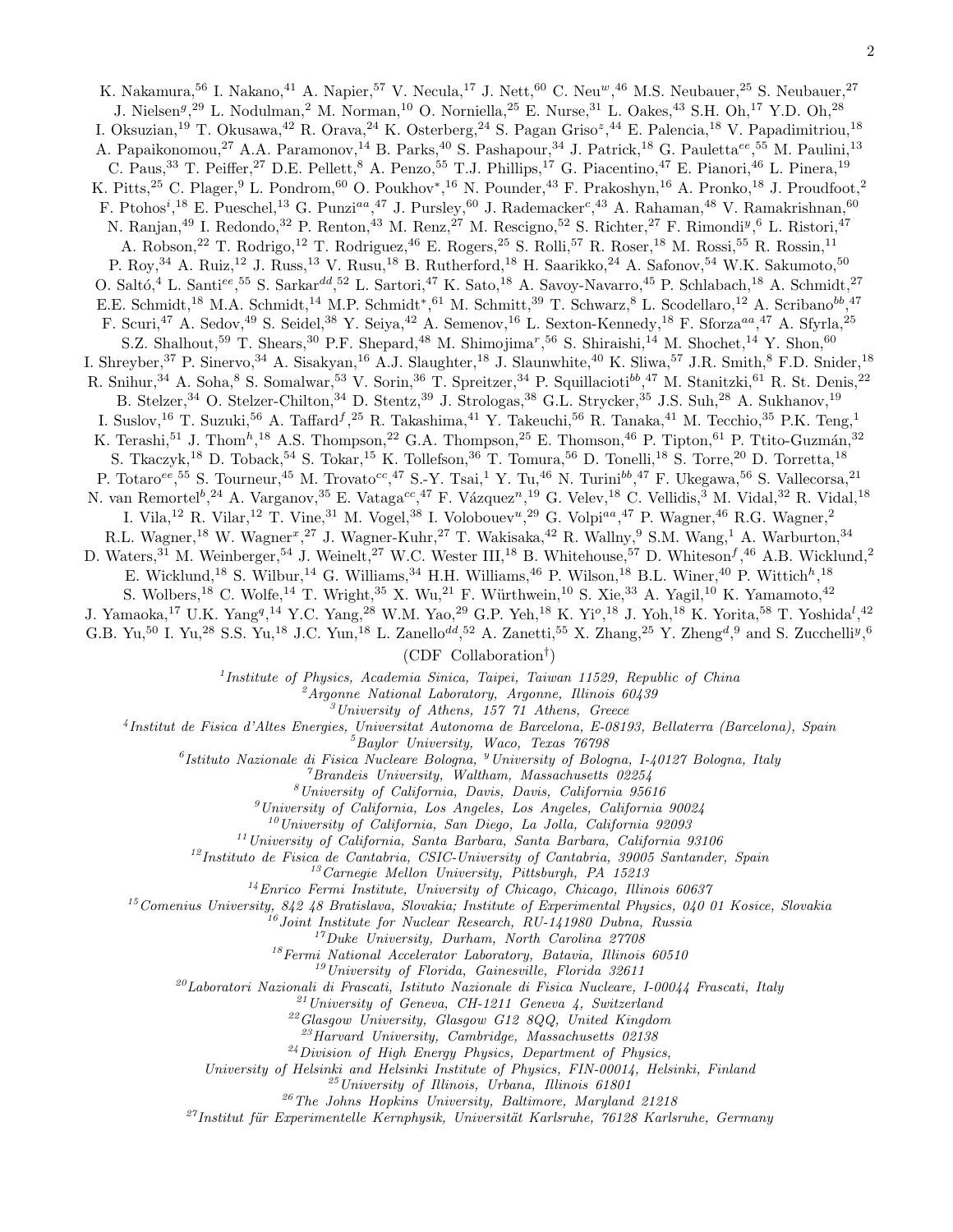Daegu 702-701, Korea; Seoul National University, Seoul 151-742,

Korea; Sungkyunkwan University, Suwon 440-746,

Korea; Korea Institute of Science and Technology Information, Daejeon,

305-806, Korea; Chonnam National University, Gwangju, 500-757, Korea

<sup>29</sup>Ernest Orlando Lawrence Berkeley National Laboratory, Berkeley, California 94720

 $30$ University of Liverpool, Liverpool L69 7ZE, United Kingdom

 $31$ University College London, London WC1E 6BT, United Kingdom

 $32$ Centro de Investigaciones Energeticas Medioambientales y Tecnologicas, E-28040 Madrid, Spain

 $3<sup>3</sup> Massachusetts$  Institute of Technology, Cambridge, Massachusetts 02139

 $34$ Institute of Particle Physics: McGill University, Montréal, Québec,

Canada H3A 2T8; Simon Fraser University, Burnaby, British Columbia,

Canada V5A 1S6; University of Toronto, Toronto, Ontario,

Canada M5S 1A7; and TRIUMF, Vancouver, British Columbia, Canada V6T 2A3

 $35$ University of Michigan, Ann Arbor, Michigan  $48109$ 

<sup>36</sup>Michigan State University, East Lansing, Michigan 48824

<sup>37</sup>Institution for Theoretical and Experimental Physics, ITEP, Moscow 117259, Russia

 $\hat{S}^s$ University of New Mexico, Albuquerque, New Mexico 87131

<sup>39</sup>Northwestern University, Evanston, Illinois 60208

 $^{40}$ The Ohio State University, Columbus, Ohio  $43210$ 

<sup>41</sup>Okayama University, Okayama 700-8530, Japan

<sup>42</sup>Osaka City University, Osaka 588, Japan

<sup>43</sup>University of Oxford, Oxford OX1 3RH, United Kingdom

 $^{44}$ Istituto Nazionale di Fisica Nucleare, Sezione di Padova-Trento, <sup>z</sup> University of Padova, I-35131 Padova, Italy

<sup>45</sup>LPNHE, Universite Pierre et Marie Curie/IN2P3-CNRS, UMR7585, Paris, F-75252 France

 $^{46}$ University of Pennsylvania, Philadelphia, Pennsylvania 19104

 $47$ Istituto Nazionale di Fisica Nucleare Pisa, <sup>aa</sup> University of Pisa,

 $^{bb}$  University of Siena and  $^{cc}$  Scuola Normale Superiore, I-56127 Pisa, Italy

 $^{48}$ University of Pittsburgh, Pittsburgh, Pennsylvania 15260

<sup>49</sup>Purdue University, West Lafayette, Indiana 47907

 $50$ University of Rochester, Rochester, New York 14627

 $51$  The Rockefeller University, New York, New York 10021

<sup>52</sup>Istituto Nazionale di Fisica Nucleare, Sezione di Roma 1,

 $\alpha^{dd}$ Sapienza Università di Roma, I-00185 Roma, Italy

 $53Rutgers University, Piscataway, New Jersey 08855$ <sup>54</sup>Texas A&M University, College Station, Texas 77843

<sup>55</sup>Istituto Nazionale di Fisica Nucleare Trieste/Udine,

 $I-34100$  Trieste, <sup>ee</sup> University of Trieste/Udine, I-33100 Udine, Italy

 $56$ University of Tsukuba, Tsukuba, Ibaraki 305, Japan

 $57$ Tufts University, Medford, Massachusetts 02155

<sup>58</sup>Waseda University, Tokyo 169, Japan

<sup>59</sup>Wayne State University, Detroit, Michigan 48201

 $^{60}$ University of Wisconsin, Madison, Wisconsin 53706

 $^{61}$ Yale University, New Haven, Connecticut 06520

We report a set of measurements of particle production in inelastic  $p\bar{p}$  collisions collected with a minimum-bias trigger at the Tevatron Collider with the CDF II experiment. The inclusive charged particle transverse momentum differential cross section is measured, with improved precision, over a range about ten times wider than in previous measurements. The former modeling of the spectrum appears to be incompatible with the high particle momenta observed. The dependence of the charged particle transverse momentum on the event particle multiplicity is analyzed to study the various components of hadron interactions. This is one of the observable variables most poorly reproduced by the available Monte Carlo generators. A first measurement of the event transverse energy sum differential cross section is also reported. A comparison with a pythia prediction at the hadron level is performed. The inclusive charged particle differential production cross section is fairly well reproduced only in the transverse momentum range available from previous measurements. At higher momentum the agreement is poor. The transverse energy sum is poorly reproduced over the whole spectrum. The dependence of the charged particle transverse momentum on the particle multiplicity needs the introduction of more sophisticated particle production mechanisms, such as multiple parton interactions, in order to be better explained.

PACS numbers: 13.60.Hb, 13.85.Hd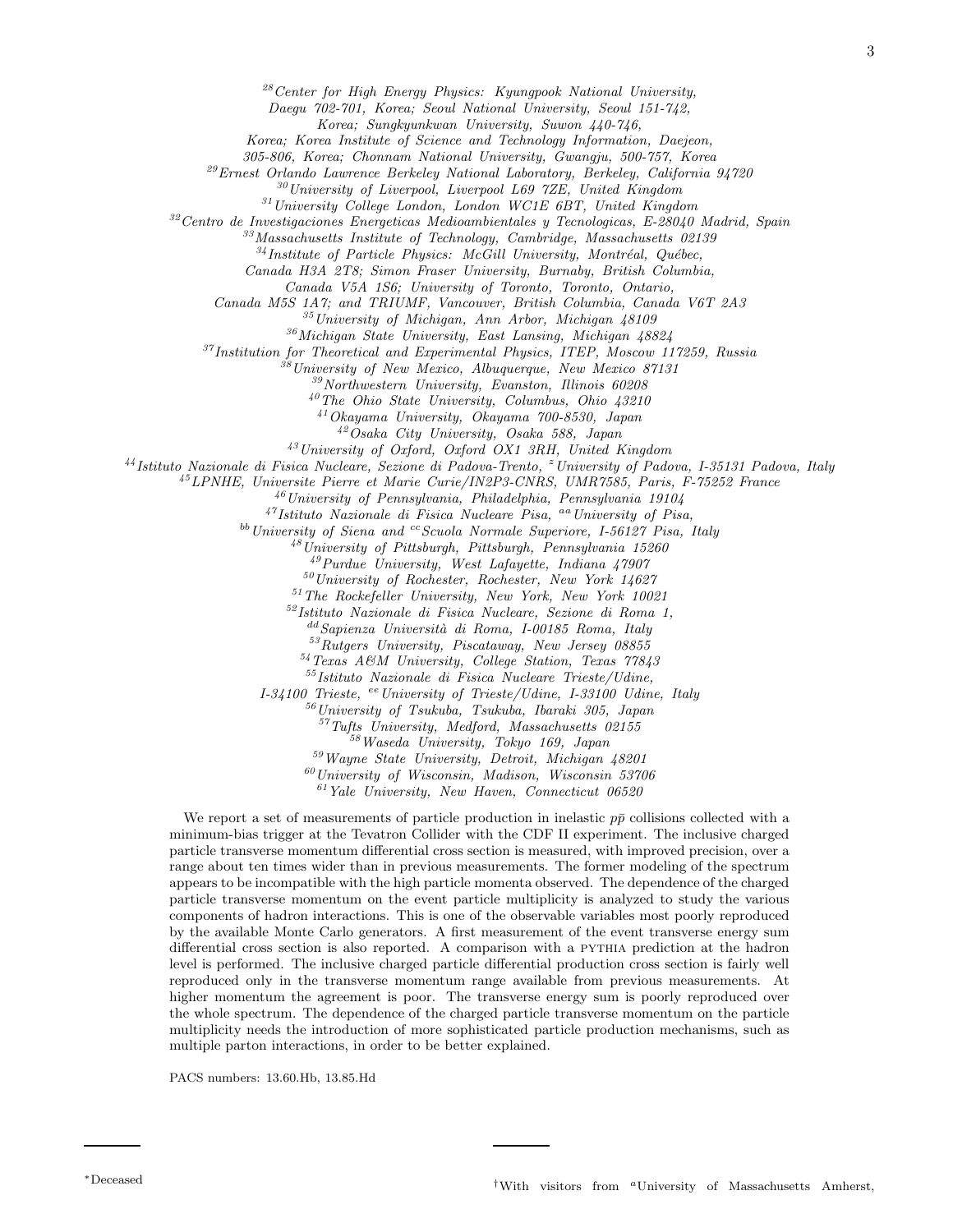#### I. INTRODUCTION

In hadron collisions, hard interactions are theoretically well defined and described as collisions of two incoming partons along with softer interactions from the remaining partons. The so-called "minimum-bias" (MB) interactions, on the contrary, can only be defined through a description of the experimental apparatus that triggers the collection of the data. Such a trigger is set up so as to collect, with uniform acceptance, events from all possible inelastic interactions. At the energy of the Tevatron, MB data consist largely of the softer inelastic interactions. In this paper, only the inelastic particle production in the central part of the region orthogonal to the beam axis is exploited. The diffractive interactions are neglected. An exhaustive description of inelastic non-diffractive events can only be accomplished by a non-perturbative phenomenological model such as that made available by the pythia Monte Carlo generator.

The understanding of softer physics is interesting not only in its own right, but is also important for precision measurements of hard interactions in which soft effects need to be accounted for. For example, an interesting discussion on how non-perturbative color reconnection effects between the underlying event and the hard scattering partons may affect the top quark mass measurement can be found in [\[1\]](#page-21-0). Also, effects due to multiple parton-parton interactions must be accounted for in MB measurements. A detailed understanding of MB interactions is especially important in very high luminosity environments (such as at the Large Hadron Collider) [\[2](#page-21-1)] where a large number of such interactions is expected in the same bunch crossing. MB physics offers a unique ground for studying both the theoretically poorly understood softer phenomena and the interplay between the soft and the hard perturbative interactions.

The observables that are experimentally accessible in the MB final state, namely the particle inclusive distributions and correlations, represent a complicated mixture of different physics effects such that most models could readily be tuned to give an acceptable description of each single observable, but not to describe simultaneously the entire set. The PYTHIA Tune A [\[3](#page-21-2)] event generator is, to our knowledge, the first model that comes close to describing a wide range of MB experimental distributions.

In this paper three observables of the final state of antiproton-proton interactions measured with the CDF detector at  $\sqrt{s} = 1.96$  TeV are presented: 1) the inclusive charged particle transverse momentum  $(p_T)$  [\[4](#page-21-3)] differential cross section, 2) the transverse energy sum  $(\sum E_T)$  differential cross section, and 3) the dependence of the charged particle average transverse momentum on the charged particle multiplicity,  $C_{\langle p_T \rangle \text{ vs } N_{ch}}$ .

The first two measurements address two of the basic features of inelastic inclusive particle production. The measurement of the event transverse energy sum is new to the field, and represents a first attempt at describing the full final state including neutral particles. In this regard, it is complementary to the charged particle measurement in describing the global features of the inelastic  $p\bar{p}$  cross section. In this article, previous CDF measurements [\[5](#page-21-4)] [\[6](#page-22-0)] are widely extended in range and precision. The single particle  $p_T$  spectrum now extends to over 100  $GeV/c$ , and enables verification of the empirical modeling [\[7\]](#page-22-1) of minimum-bias production up to the high  $p_T$  production region spanning more than twelve orders of magnitude in cross section. The  $C_{\langle p_T \rangle \text{ vs } N_{ch}}$  is one of the variables most sensitive to the combination of the physical effects present in MB collisions, and is also the variable most poorly reproduced by the available Monte Carlo generators. Other soft production mechanisms [\[8\]](#page-22-2), different from a phenomenological extrapolation of QCD to the non-perturbative region, might show up in the high multiplicity region of  $C_{\langle p_T \rangle \text{ vs } N_{ch} }$ . Should this be the case, we might expect to observe final-state particle correlations similar to those observed in ion-ion collisions [\[9\]](#page-22-3).

A comparison with the pythia Monte Carlo generator model [\[10](#page-22-4)] is carried out for all the distributions and correlations studied.

The rest of this paper is organized as follows: Sec. [II](#page-6-0) describes the detector components most relevant to this analysis. Section [III](#page-6-1) describes the triggers and the datasets used, including a short description of the Monte Carlo generator tuning, the event selection and the backgrounds. In Sec. [IV](#page-8-0) the methods used to correct the data for detector inefficiency and acceptance are discussed. Section [V](#page-11-0) is devoted to the discussion of the systematic uncertainties. In Sec. [VI](#page-13-0) the results are presented and compared to model predictions.

Amherst, Massachusetts 01003, <sup>b</sup>Universiteit Antwerpen, B-2610 Antwerp, Belgium, <sup>c</sup>University of Bristol, Bristol BS8 1TL, United Kingdom, <sup>d</sup>Chinese Academy of Sciences, Beijing 100864, China, <sup>e</sup> Istituto Nazionale di Fisica Nucleare, Sezione di Cagliari, 09042 Monserrato (Cagliari), Italy, <sup>f</sup>University of California Irvine, Irvine, CA 92697, <sup>g</sup>University of California Santa Cruz, Santa Cruz, CA 95064, <sup>h</sup>Cornell University, Ithaca, NY 14853, <sup>*i*</sup>University of Cyprus, Nicosia CY-1678, Cyprus, <sup>*j*</sup>University College Dublin, Dublin 4, Ireland,  $k$ University of Edinburgh, Edinburgh EH9 3JZ, United Kingdom, <sup>l</sup>University of Fukui, Fukui City, Fukui Prefecture, Japan 910-0017 <sup>m</sup>Kinki University, Higashi-Osaka City, Japan 577-8502 <sup>n</sup>Universidad Iberoamericana, Mexico D.F., Mexico, <sup>o</sup>University of Iowa, Iowa City, IA 52242, <sup>p</sup>Queen Mary, University of London, London, E1 4NS, England, <sup>q</sup>University of Manchester, Manchester M13 9PL, England, <sup>r</sup>Nagasaki Institute of Applied Science, Nagasaki, Japan,  ${}^s$ University of Notre Dame, Notre Dame, IN 46556,  ${}^t$ University de Oviedo, E-33007 Oviedo, Spain, <sup>u</sup>Texas Tech University, Lubbock, TX 79609, <sup>v</sup>IFIC(CSIC-Universitat de Valencia), 46071 Valencia, Spain, <sup>w</sup>University of Virginia, Charlottesville, VA 22904,  $x$ Bergische Universität Wuppertal, 42097 Wuppertal, Germany,  $^{ff} \mathrm{On}$  leave from J. Stefan Institute, Ljubljana, Slovenia,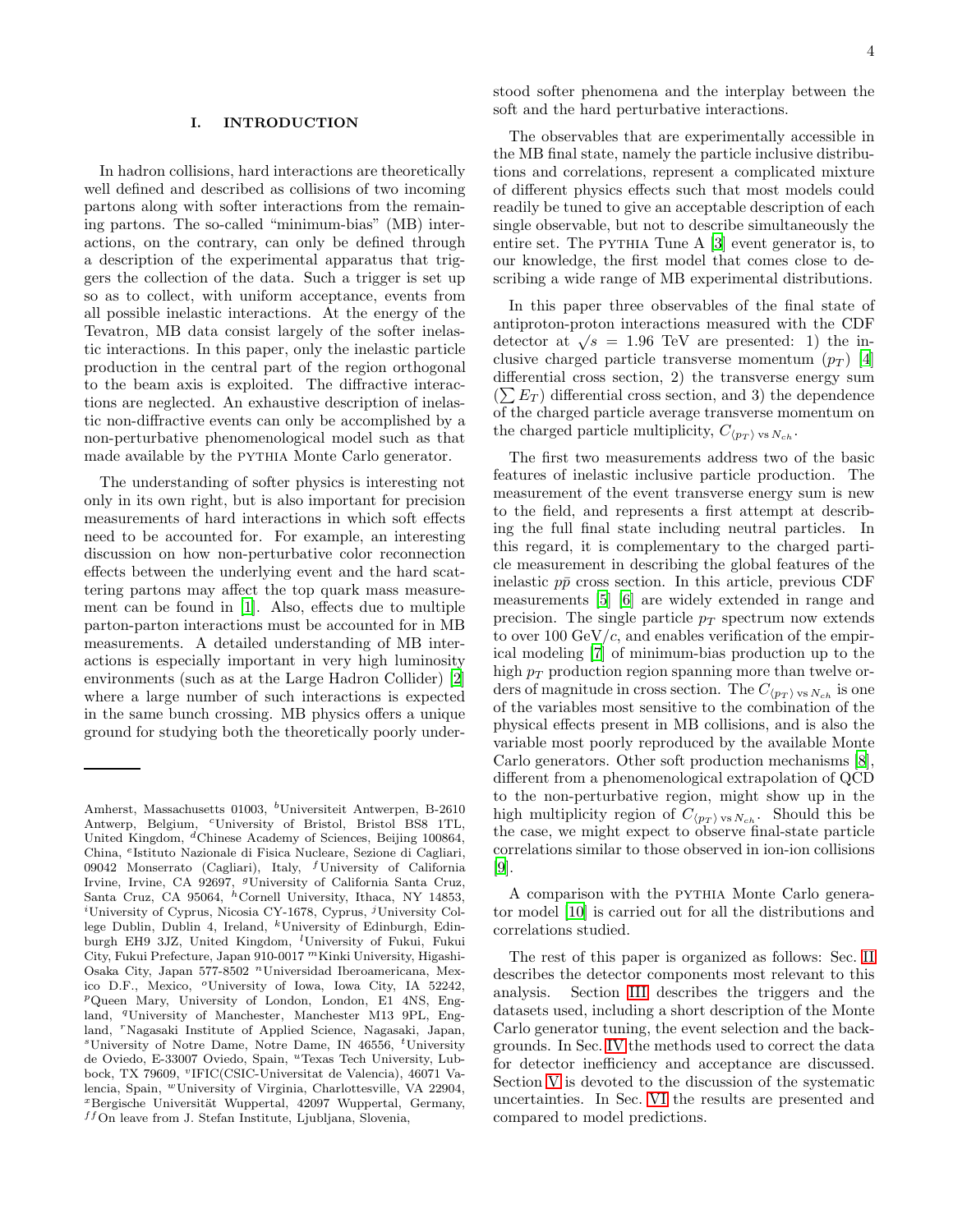#### <span id="page-6-0"></span>II. THE CDF DETECTOR

CDF II is a general purpose detector that combines precision charged particle tracking with projective geometry calorimeter towers. A detailed description of the detector can be found elsewhere [\[11\]](#page-22-5). Here we briefly describe the detector components that are relevant to this analysis: the tracking system, the central calorimeters, and the forward luminosity counters.

The tracking system is situated immediately outside the beam pipe and is composed of an inner set of silicon microstrip detectors and an outer drift chamber (COT). The silicon detectors are located between radii of  $1.5 < r < 29.0$  cm, and provide precision measurements of the track's impact parameter with respect to the primary vertex. The innermost layer (L00) [\[12](#page-22-6)] is single sided, and is attached directly on the beam pipe. Five layers of double-sided silicon microstrips (SVXII) [\[13\]](#page-22-7) cover the pseudorapidity  $|\eta| \leq 2$  region: in each layer one side is oriented at a stereo angle with respect to the beam axis to provide three dimensional measurements. The ISL [\[14\]](#page-22-8) is located outside SVXII. It consists of one layer of silicon microstrips covering the region  $|\eta| < 1$ and of two layers at  $1 < |\eta| < 2$  where the COT coverage is incomplete or missing. The COT [\[15\]](#page-22-9) is a cylindrical open-cell drift chamber with 96 sense wire layers grouped into eight alternating superlayers of stereo and axial wires. Its active volume covers  $40 < r < 137$  cm and  $|z|$  < 155 cm, thus providing fiducial coverage up to  $|\eta| \lesssim 1$  to tracks originating within  $|z| \leq 60$  cm. Outside that  $\log$  COT a solanced provides a 1.4 T magnetic field that the COT, a solenoid provides a 1.4 T magnetic field that allows the particle momenta to be computed from the trajectory curvature. The transverse momentum resolution is  $\sigma(p_T)/p_T \simeq 0.1\% \cdot p_T/(\text{GeV}/c)$  for the integrated tracking system and  $\sigma(p_T)/p_T \simeq 0.2\% \cdot p_T/(\text{GeV}/c)$  for the COT tracking alone.

Located outside the solenoid, two layers of segmented sampling calorimeters (electromagnetic [\[16\]](#page-22-10) and hadronic [\[17](#page-22-11)]) are used to measure the energy of the particles. In the central region,  $|\eta| < 1.1$ , the calorimeter elements are arranged in a projective tower geometry of granularity  $\Delta \eta \times \Delta \phi \approx 0.11 \times 15^{\circ}$ . The electromagnetic components use lead-scintillator sampling. A multi-wire proportional chamber (CES) is embedded at approximately the depth of the shower maximum. The hadron calorimeter uses iron absorbers and scintillators. At normal incidence the total depth corresponds to about 18 radiation lengths in the electromagnetic calorimeter and 4.5 interaction lengths in the hadronic calorimeter.

The energy resolution of the electromagnetic calorimeter is  $\sigma(E_T)/E_T = 14\% / \sqrt{(E_T (\text{GeV}))} \oplus 2\%$  for electromagnetic particles. It is  $\sigma(E_T)/E_T$  =  $75\%/\sqrt{(E_T(\text{GeV}))} \oplus 3\%$  for single pions when using both calorimeters.

Two systems of gas Cherenkov counters (CLC) [\[18\]](#page-22-12), covering the forward regions  $3.7 < |\eta| < 4.7$ , are used to measure the number of inelastic  $p\bar{p}$  collisions per bunch crossing and to determine the luminosity. For triggering purposes only, this analysis exploits a Time-of-Flight detector (TOF) [\[19\]](#page-22-13) located between the COT and the solenoid at a mean radius of 140 cm. The TOF consists of 216 scintillator bars with photomultipliers at each end and covers roughly  $|\eta| < 1$ .

#### <span id="page-6-1"></span>III. DATA SAMPLE AND EVENT SELECTION

This analysis is based on an integrated luminosity of 506 pb<sup>−</sup><sup>1</sup> collected with the CDF II detector between October 2002 and August 2004. The data were collected with a minimum-bias trigger that operates as follows. An antiproton-proton bunch crossing, signalled by the Tevatron radio frequency, is defined to contain at least one  $p\bar{p}$ interaction if there is a coincidence in time of signals in both forward and backward CLC modules. This required coincidence is the start gate of the first-level CDF trigger (Level 1) and is the so-called minimum-bias trigger. CDF uses a three-level trigger system that selects events to be recorded to tape at ∼ 75 Hz from the bunch crossing rate of approximately 2.5 MHz. The minimum-bias trigger is rate limited at Level 1 in order to keep the Level 3 output at 1 Hz. A total of about  $16 \times 10^6$  bunch crossings was recorded.

Part of the analysis also uses data collected with a high multiplicity trigger that selects events that passed the minimum-bias trigger precondition and in addition have a large number of primary charged particles. It functions at Level 1 by selecting events with at least 14 hit bars in the TOF system, a hit being defined as the coincidence of two signals from the photomultipliers at the two ends of each bar. At Level 3 this trigger requires at least 22 reconstructed tracks converging to the event vertex. The threshold of 14 TOF signals was selected as the highest compatible with a fully efficient trigger for events with offline charged particle multiplicity  $\geq 22$ . The latter threshold was dictated by the statistics available in Run I and that expected for Run II. This data sample consists of about 64000 triggered events.

For transverse energy measurements, only part of the MB sample was used. Only runs with initial instantaneous luminosity below  $50 \times 10^{30}$  cm<sup>-2</sup>s<sup>-1</sup> have been kept in order to reduce the effects of event pile-up in the calorimeters. The total number of bunch crossings accepted in this subsample is about  $11 \times 10^6$ . The average instantaneous luminosities of the two MB samples are roughly  $17 \times 10^{30}$  cm<sup>-2</sup>s<sup>-1</sup> for the energy subsample and  $20 \times 10^{30}$  cm<sup>-2</sup>s<sup>-1</sup> for the full sample.

An offline event selection is applied to the recorded sample of minimum-bias triggered events. Events that contain cosmic-ray candidates, identified by the combination of tracking and calorimeter timing, are rejected. Only those events collected when all the detector components were working correctly are included in the final reduced data sample.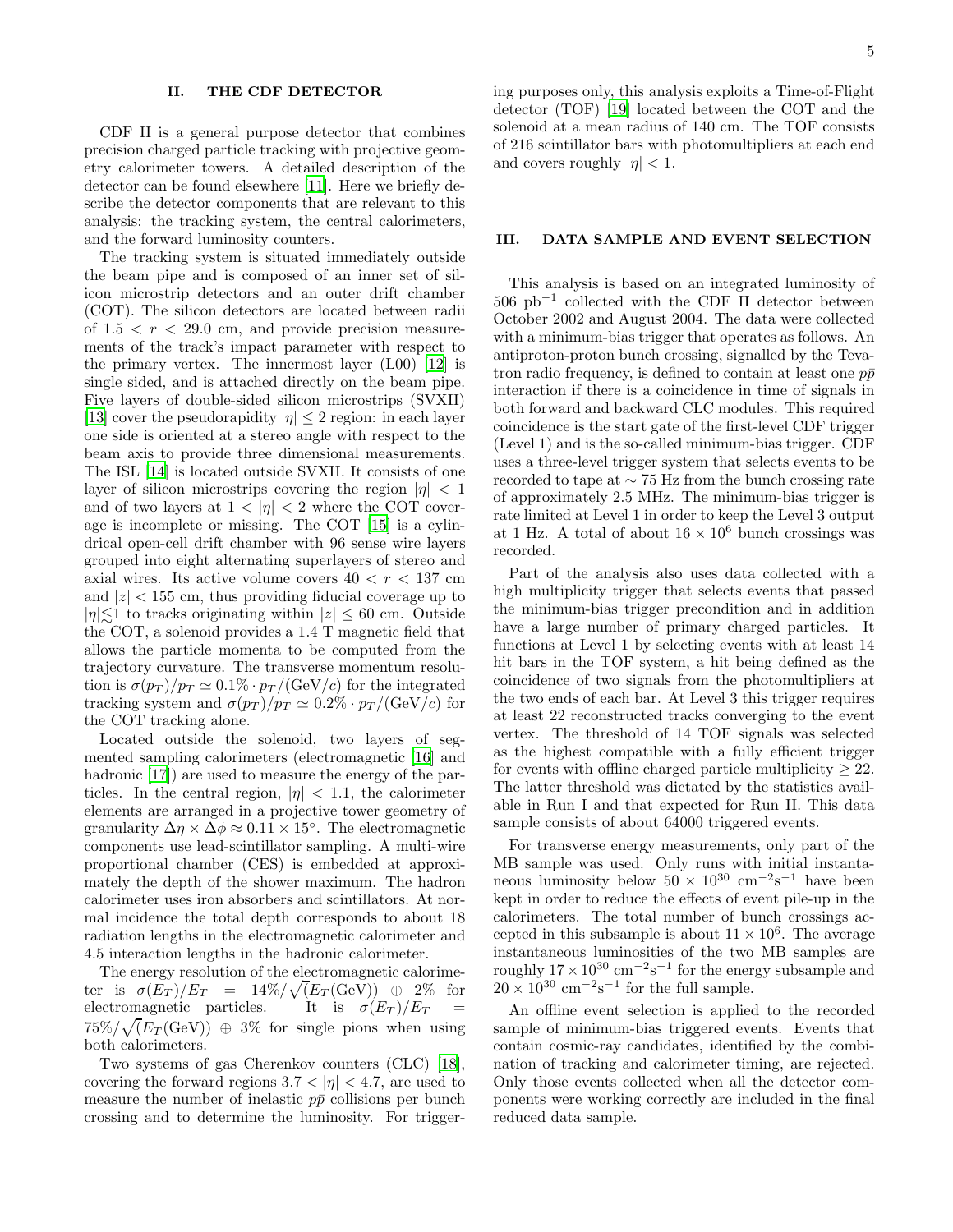#### A. Event Selection

Primary vertices are identified by the convergence of reconstructed tracks along the z-axis. All tracks with hits in at least two COT layers are accepted. No efficiency correction is applied to the tracks used for this task. Vertices are classified in several quality classes: the higher the number of tracks and their reconstruction quality (Sec. [IV A\)](#page-8-1), the higher the class quality assigned to the vertex. For vertices of lowest quality (mainly vertices with one to three tracks) a requirement that they be symmetric is added, i.e. there must be at least one track in both the positive and negative rapidity regions for the vertex to be accepted as primary. In other words, the quantity  $|(N^+ - N^-)/(N^+ + N^-)|$ , where  $N^{\pm}$  is the number of tracks in the positive or negative  $\eta$  hemisphere, cannot equal one.

Events are accepted that contain one, and only one, primary vertex in the fiducial region  $|z_{vtx}| \leq 40$  cm centered around the nominal CDF  $z = 0$  position. This fiducial interval is further restricted to  $|z_{vtx}| \leq 20$  cm when measurements with the calorimeter are involved.

The event selection described contains an unavoidable contamination due to multiple vertices when the separation between vertices is less than the vertex resolution in the z-coordinate, which is about 3 cm. A correction for this effect is discussed in Sec. [VI.](#page-13-0)

#### <span id="page-7-0"></span>B. Trigger and Vertex Acceptance

Due to small inefficiencies in the response of the CLC detector, the minimum-bias trigger is not 100% efficient. The efficiency has been evaluated by monitoring the trigger with several central high transverse energy triggers, such as those containing a high  $p_T$  track, a central high  $p_T$  electron, or a central high  $E_T$  jet. The results show that the trigger efficiency increases with the increase of some global event variables such as central multiplicity and central sum  $E_T$ .

On the other hand, the total acceptance (including the efficiency) of the trigger has been measured by comparing it with a sample of zero-bias events collected during the same period. The zero-bias data set is collected without any trigger requirements, simply by starting the data acquisition at the Tevatron radio-frequency signal. The results are in agreement with previous studies [\[20](#page-22-14)] and indicate that the efficiency depends on a number of variables, most of which in some way are related to the number of tracks present in the detector: number of beam interactions, number of tracks, instantaneous luminosity and the CLC calibration. We parametrized the dependence on these variables so that a correction can be applied on an event-by-event basis.

The total MB trigger acceptance increases linearly with the instantaneous luminosity. As a function of the number of tracks, the acceptance is well represented by a typical turn-on curve starting at about 20% (two tracks)

and reaching its plateau with a value between 97 and 99% for about 15 tracks.

As stated above, the present analysis includes data collected with the high multiplicity trigger previously described. The offline selection for these data is the same as that for the minimum-bias. Events from the high multiplicity trigger are accepted if they have reconstructed charged track multiplicity at Level 3 greater than or equal to 22. This value is a compromise between the desire for larger statistics in the multiplicity region where the cross section drops and the available trigger bandwidth. The trigger efficiency for this multiplicity is higher than 97%.

The primary vertex recognition efficiency for the MB data sample is evaluated in two ways: by comparing the number of expected vertices on the basis of the instantaneous luminosity and by using a Monte Carlo simulation with multiple  $p\bar{p}$  interactions. This efficiency was studied as a function of various event variables and found to be roughly flat for  $|z|$  <40 cm, but strongly dependent on the number of interactions in the bunch crossing and on the number of tracks available for vertex clustering. Therefore the efficiency has been parametrized as a function of the number of tracks and of the instantaneous luminosity.

Because of their dependence on the number of tracks in the bunch crossing, a variable closely related to the event particle multiplicity, both the trigger and the vertex efficiencies affect not only the total cross section but also the shape of inclusive distributions. The efficiency values are computed on an event-by-event basis, and are common to all the distributions analyzed.

#### <span id="page-7-1"></span>C. Backgrounds

Diffractive events, with final-state particles mostly confined in the forward regions, may have some activity in the central region that enters as a background in our sample. By assuming the following indicative values  $\sigma_{ci}/\sigma_{sd}/\sigma_{dd} = 44.4/10.3/7.0$  mb for the central-inelastic, single-, and double-diffractive cross sections [\[21](#page-22-15)], respectively, and knowing the relative CLC acceptances, we estimate their contribution to the MB cross section to be approximately 6%. Roughly the same conclusion was drawn by analyzing a sample of diffractive events generated with the PYTHIA simulation and passed through a MB trigger simulation. Considering that in about half of the diffractive events no primary vertex is reconstructed, we estimate that diffractive production forms up to 3.4% of our MB sample and is concentrated in the region of low charged particle multiplicity and low  $\sum E_T$ .

For the energy measurements, the presence of calorimeter towers with significant energy deposits not due to particles originating from the  $p\bar{p}$  interaction was checked. In a sample of zero-bias events, after requiring no reconstructed tracks and no signal in the CES, about 0.002 towers per event were found above the pedestal threshold. This number increases with the instantaneous lu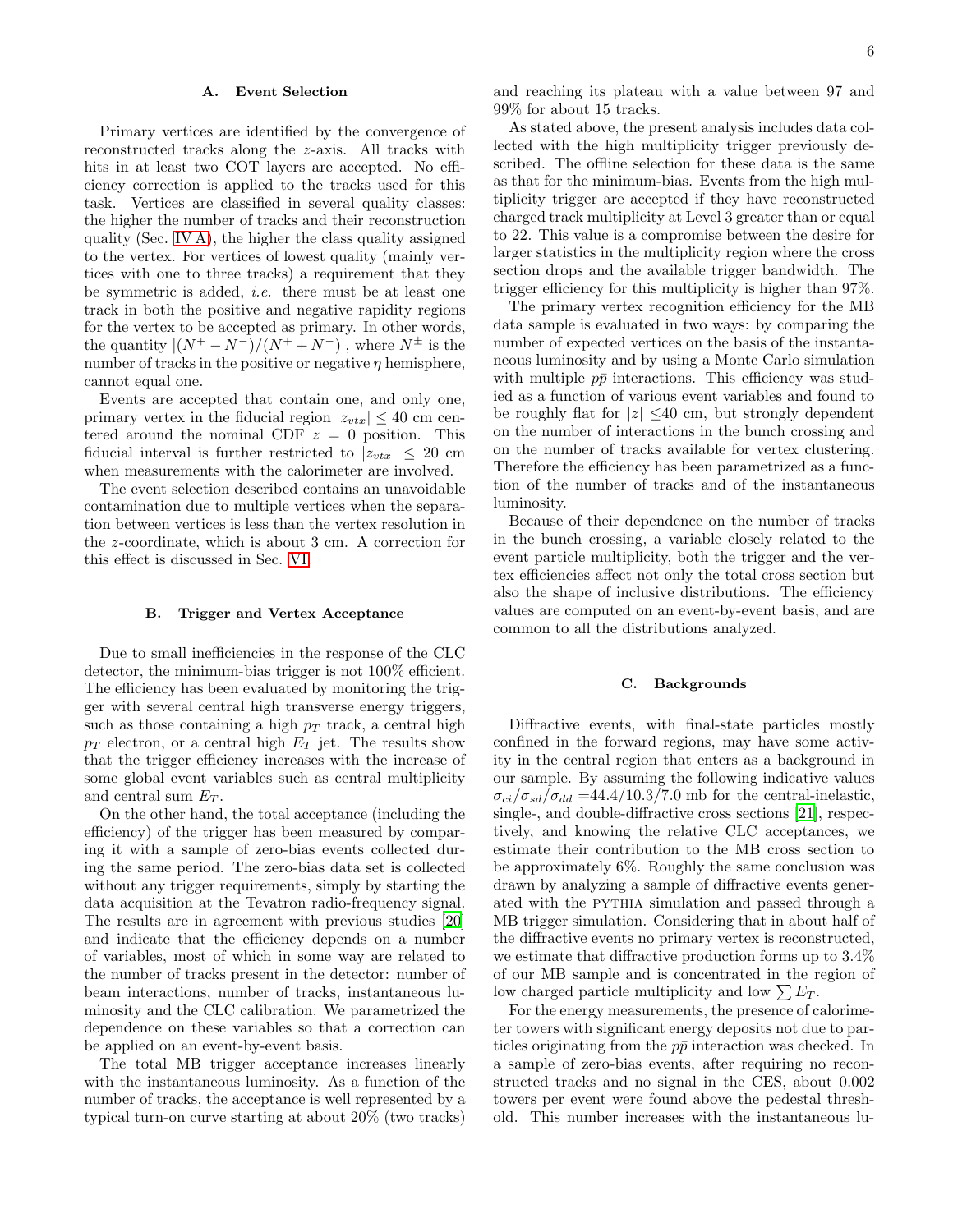minosity and is attributed to real particles crossing the calorimeter, probably scattered back from the forward calorimeters. The resulting average energy per event was subtracted from the measurement of each event  $\sum E_T$ .

#### D. The Monte Carlo Sample

A sample of simulated Monte Carlo (MC) events about twice the size of the data was generated with PYTHIA version 6.216 [\[22\]](#page-22-16), with parameters optimized for the best reproduction of minimum-bias interactions. PYTHIA Tune A [\[3\]](#page-21-2) describes the MB interactions starting from a leading order QCD  $2 \rightarrow 2$  matrix element augmented by initial- and final-state showers and multiple parton interactions [\[23](#page-22-17)], folded in with CTEQ5L parton distribution functions [\[24](#page-22-18)] and the Lund string fragmentation model [\[25\]](#page-22-19). To model the mixture of hard and soft interactions, PYTHIA introduces a  $\hat{p}_{T^0}$  cut off parameter [\[26](#page-22-20)] that regulates the divergence of the 2-to-2 parton-parton perturbative cross section at low momenta. This parameter is used also to regulate the additional parton-parton scatterings that may occur in the same collision. Thus, fixing the amount of multiple-parton interactions  $(i.e.,$ setting the  $p_T$  cut-off) allows the hard 2-to-2 partonparton scattering to be extended all the way down to  $p_T(hard) = 0$ , without hitting a divergence. The amount of hard scattering in simulated MB events is, therefore, related to the activity of the so-called underlying event in the hard scattering processes. The final state, likewise, is subject to several effects such as the treatments of the beam remnants and color (re)connection effects. The pythia Tune A results presented here are the predictions, not fits.

The MC sample used for all the efficiency and acceptance corrections was generated with Tune A and  $\hat{p}_{T^0} = 1.5 \,\text{GeV}/c$ . This tuning was found to give a similar output as the default  $(\hat{p}_{T^0} = 0)$  with only slightly better reproduction of the high  $p_T$  particles and a somewhat larger particle multiplicity distribution.

The definition of primary particles was to consider all particles with mean lifetime  $\tau > 0.3 \times 10^{-10}$  s produced promptly in the  $p\bar{p}$  interaction, and the decay products of those with shorter mean lifetimes. With this definition strange hadrons are included among the primary particles, and those that are not reconstructed are corrected for. On the other hand, their decay products (mainly  $\pi^{\pm}$ from  $K_S^0$  decays) are excluded, while those from heavier flavor hadrons are included.

A run-dependent simulation with a realistic distribution of multiple interactions was employed. Events were fully simulated through the detector and successively reconstructed with the standard CDF reconstruction chain. The simulation includes the CLC detectors used to trigger the MB sample.

The MC sample agrees with data within 10% for inclusive charged particle  $p_T$  up to about 20 GeV/c (see Fig. [6\)](#page-15-0), and  $\eta$  distributions. A discussion on how well the MC sample reproduces the rest of the data can be found in Sec. [VI.](#page-13-0)

#### <span id="page-8-0"></span>IV. TRACKING AND ENERGY CORRECTIONS

This section describes the procedures adopted to correct the data for detector inefficiencies and limited acceptance, and for reconstruction errors. First, charged particle tracks are selected in such a way as to remove the main sources of background such as secondary particles and mis-identified tracks (Sec. [IV A\)](#page-8-1). The tracking efficiency is then computed for the selected tracks, and an appropriate correction is applied to the data distribu-tions (Sec. [IV B\)](#page-9-0). The measurement of  $\sum E_T$  requires a careful evaluation of the calorimeter intrinsic response and acceptance, and of other distorting effects, especially in the lower  $E_T$  range. A correction for each of these effects is described in Sec. [IV C](#page-9-1) and is applied to the data.

#### <span id="page-8-1"></span>A. Track Selection and Acceptance

Reconstructed tracks are accepted if they comply with a minimal set of quality selections including a minimum number of hits, both in axial and stereo layers of the COT. These requirements are made more stringent if no hits in the silicon detectors are used.

All tracks are required to originate in a fiducial region in the plane  $(d_0; \Delta z)$ , where  $d_0$  is the nearest distance, projected in the transverse plane, between the track extrapolation and the beam axis;  $\Delta z$  is the distance between the point of closest approach of the track to the zaxis and the z-coordinate of the event vertex. The actual region selected in the  $(d_0; \Delta z)$  plane depends on the track itself. Tracks reconstructed including the information from silicon detectors are selected within  $d_0 < 0.1$  cm; those reconstructed with no information from the silicon detectors have worse resolution in  $d_0$ , and are accepted if  $d_0 < 0.5$  cm. A similar selection criterion is used along the beam axis:  $\Delta z < 1$  cm for tracks with silicon information and  $\Delta z < 2$  cm for the remaining tracks. These track selection criteria are used to select primary tracks, and were determined from MC simulation as the ones that maximize the ratio of primary to secondary particles.

As a further requirement, primary charged particles must have a transverse momentum greater than 0.4 GeV/c and pseudorapidity  $|\eta| \leq 1$  in order to optimize the efficiency and acceptance conditions. The track sample used in this analysis is therefore very different from the one used to reconstruct the event vertex.

The number of primary charged particles in the event after the above selection is defined as the event multiplicity  $N_{ch}$ .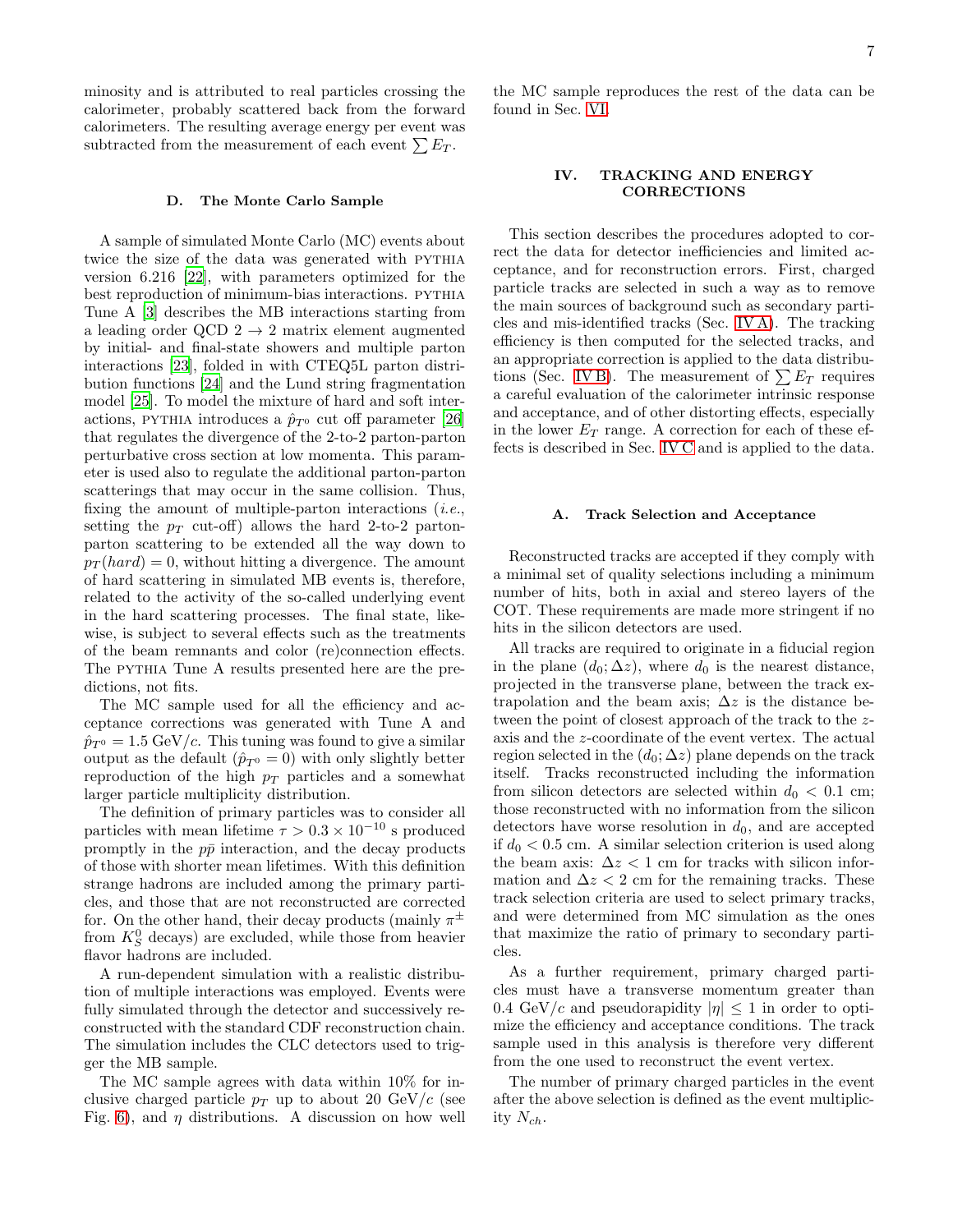#### <span id="page-9-0"></span>B. Tracking Efficiency

The detector acceptance and the tracker efficiency have been analyzed with the aim of estimating a correction to each inclusive distribution presented in the paper. For each track, the multiplicative correction is computed using MC as

<span id="page-9-2"></span>
$$
C(p_T, N_{ch}) = \frac{N_{primary}^{GEN}(p_T, N_{ch}) \text{ in } |\eta| < 1}{N_{primary}^{REC}(p_T, N_{ch}) \text{ in } |\eta| < 1}, \qquad (1)
$$

where  $N_{primary}^{REC}$  is the number of tracks reconstructed as primary and  $N_{primary}^{GEN}$  the number of generated primary charged particles. This correction factor includes the track detection and reconstruction efficiency, the correction for the contamination of secondary particles (particle interaction, pair creation), particle decays and misidentified tracks (in MC, reconstructed tracks that do not match to a generated charged particle).

The tracking efficiency is strongly dependent on the number of tracks with a trajectory passing close to the event vertex. To avoid biases due to an incorrect multiplicity distribution in the MC generator, the correction factor was evaluated, as a function of  $p<sub>T</sub>$ , in ten different ranges of track multiplicity.

The tracking efficiency is the largest contribution to C. It is about 70% at  $p_T = 0.4 \text{ GeV}/c$  and increases to about  $92\%$  at 5 GeV/c, where it reaches a plateau.

The fraction of secondary and mis-identified tracks ranges between 1 and 3% over the whole spectrum. The final correction is roughly flat in  $\eta$  and  $\phi$ , and shows two broad peaks in z that correspond to the edges of the silicon detector barrels.

The total correction, as defined in Eq. [1,](#page-9-2) includes also the smearing correction for very high  $p_T$  tracks, where the small curvature may be a source of high dispersion in the reconstructed  $p_T$  value, and introduces a significant deviation with respect to the generated  $p_T$ .

The measured track  $p_T$  distribution is corrected by weighting each track that enters the distribution by the correction (computed at the  $p_T$  and  $N_{ch}$  values corresponding to that specific track) and by the event-related acceptances (trigger and vertex efficiency and diffractive event subtraction described in Sec. [III B](#page-7-0) and [III C\)](#page-7-1).

To illustrate the effect of the convolution of all the corrections on the final distribution, the ratio of the fully corrected to the raw distributions is shown in Fig. [1.](#page-9-3) The correction decreases from 1.6 at  $p_T = 0.4 \text{ GeV}/c$  to 1.05 above 100  $GeV/c$ .

The  $C_{\langle p_T \rangle \text{ vs } N_{ch}}$  dependence (presented in Sec. VIB) requires a specific two step correction procedure. First, for each data point at fixed  $N_{ch}$ , the correction to the  $\langle p_T \rangle$  is evaluated and  $\langle p_T \rangle$  is corrected accordingly. In a second step, a correction is applied for the smearing of the multiplicity of the events. Using MC, a matrix is generated that contains the probability  $P$  that an event



<span id="page-9-3"></span>FIG. 1: Ratio of the corrected to uncorrected  $p_T$  distributions. The correction is roughly flat for  $p_T > 10 \text{ GeV}/c$ .

with  $n_r$  reconstructed tracks was actually generated with  $n_q$  particles:

$$
\langle p_T \rangle_{n_r=m} = \sum_{i}^{n_g} (\langle p_T \rangle_{n_r=i} \cdot P_{n_r=m}^{n_g=i}) , \qquad (2)
$$

where  $m$  and  $i$  refer to the reconstructed and generated multiplicity bin, respectively. In doing this it is assumed that, for all multiplicities, the average  $p<sub>T</sub>$  of events with  $n_q = n$  generated tracks is the same as that of the events with  $n_r = n$  reconstructed tracks. This is indeed the case after the absolute correction on  $\langle p_T \rangle$  is applied.

#### <span id="page-9-1"></span>C. Calorimeter Response and Correction of the  $\sum E_T$  Distribution

The transverse energy is computed in the limited region  $|\eta|$  < 1 as the scalar sum over the calorimeter towers of the transverse energies in the electromagnetic and hadronic compartments:

$$
\sum E_T = \sum_{towers} E_{tower} \sin(\theta_{tower}) \tag{3}
$$

where  $\theta_{lower}$  is the polar angle measured with respect to the direction of the proton beam from the actual primary vertex position. Towers with less than 100 MeV deposition are not included in the sum.

CDF calorimetry is optimized for the measurement of high energy depositions and the analysis of its energy response is not usually performed below a few GeV. In this paper the total  $\sum E_T$  distribution is pushed down below this limit and a specific study of the energy correction extension had to be done.

The calorimeter response to single charged particles was checked to be well represented by the simulation down to a track  $p_T$  of about 400 MeV/c. The simulation of the energy deposition of neutral particles is assumed to be correct. Since the fraction of charged and neutral energy produced in data and in our MC sample agree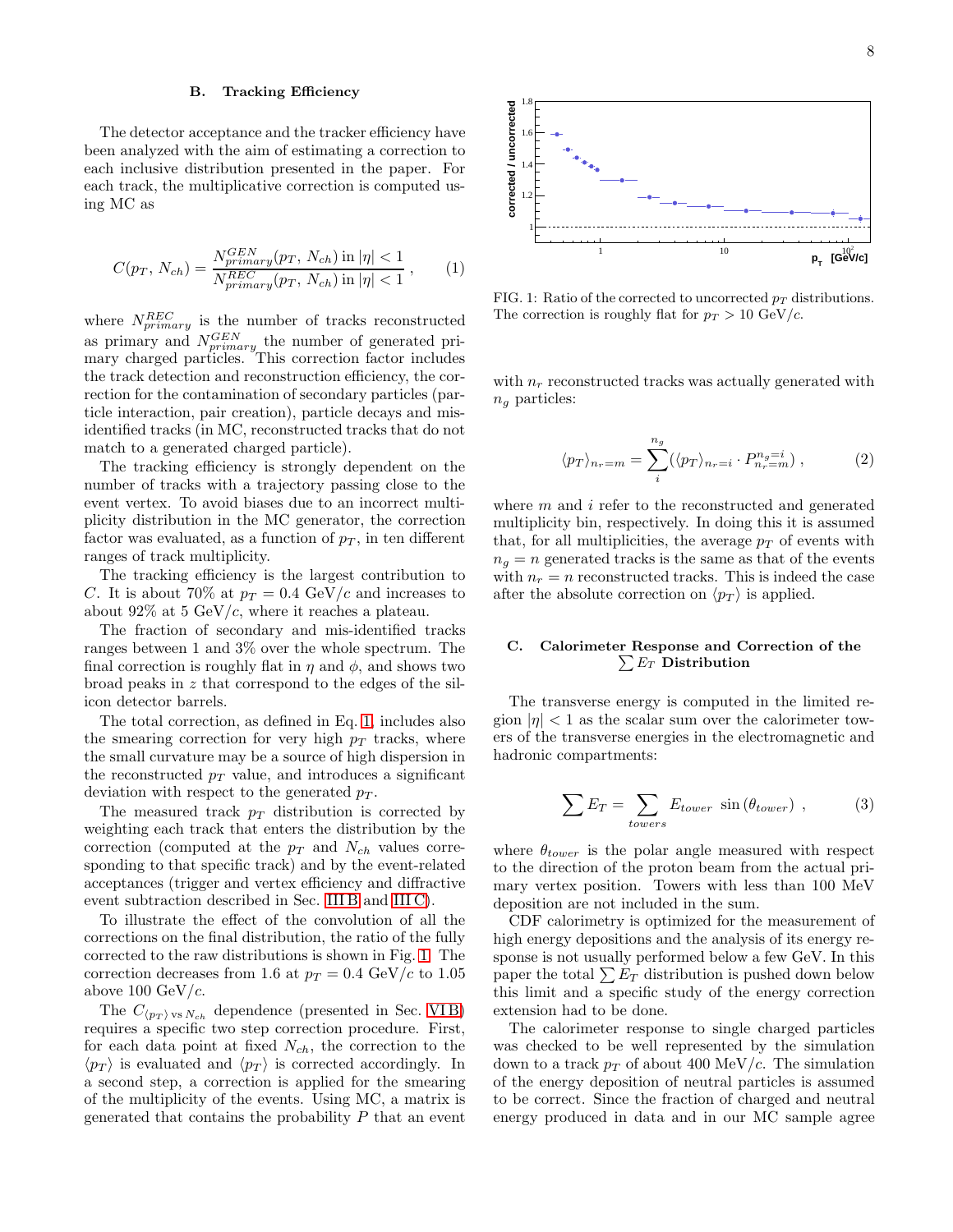fairly well, we rely on MC simulation to measure down to  $\sum E_T = 1$  GeV the integrated calorimeter response to the total energy deposited.

The list of corrections applied to the data  $\sum E_T$  distribution is the following. All corrections are made after the calibration of the calorimeters.

- 1. Tower relative correction. The response to the energy entering each calorimeter tower was measured with MC as a function of the  $\eta$  of the tower and of the z coordinate of the primary vertex and then normalized to the value obtained for the tower with the best response. This correction is introduced to make the calorimeter response flat in  $\eta$  and vertex z.
- 2. Absolute correction for the calorimeter response to the total energy released in each event. This is calculated, using MC, as the ratio of the  $\sum E_T$  reconstructed in the calorimeter and corrected for the tower relative response in  $(\eta; z)$ , to the sum of the transverse energies of the generated primary particles in  $|\eta|$  < 1 whose trajectory extrapolates to the same region. The calorimeter response as a function of  $\sum E_T$  is shown in Fig. [2.](#page-10-0)
- 3. Correction for the different geometrical acceptance of the calorimeter to events in different positions along the  $z$  axis as a function of the  $z$  coordinate of the event vertex. This correction ranges from 1 at  $z = 0$  to about 0.9 at  $|z| = 20$  cm.
- 4. Correction for undetected charged particles that curl in the magnetic field and do not reach the calorimeter. The average energy due to low  $p_T$ charged particles, estimated from MC, as a function of the event  $\sum E_T$ , is added to each event.
- 5. Correction for unresolved event pile-up. Our rundependent MC sample represents well the average number of multiple interactions. This was checked by plotting the ratios of the  $\sum E_T$  distributions at high luminosity to the low luminosity ones. A correction was applied by weighting each event by the ratio of the  $\sum E_T$  distribution of the events with only one generated interaction to the distribution of events with only one reconstructed interaction. The correction is done for five different ranges of instantaneous luminosity. This weight ranges from about 0.9 to about 1.1.
- 6. Correction for trigger and vertex acceptance and for contamination of diffractive events described in Sec. [III B](#page-7-0) and [III C,](#page-7-1) respectively. These corrections are applied on an event-by-event basis as weights on the  $\sum E_T$  of the events entering the final distribution.

In terms of the calorimeter response (Fig. [2\)](#page-10-0), the region below about 5 GeV is the most critical. The reliability of MC in evaluating the calorimeter response was checked –



<span id="page-10-0"></span>FIG. 2: Calorimeter response as a function of the event  $\sum E_T$ . The systematic uncertainty is shown as a band.



<span id="page-10-1"></span>FIG. 3: The unfolding factor of the  $\sum E_T$  distribution. The uncertainty is taken as one half of the maximum variation obtained when adding and subtracting the statistical uncertainty to the MC distributions from which the unfolding is computed.

for charged particles – against the single particle response measured from data. A more detailed discussion can be found in Sec. [V D](#page-11-1) and leads to a systematic uncertainty as high as 15% on the  $\sum E_T$  measurement in this region.

Finally, an unfolding correction for the spread of the events with  $\sum E_T$  due to the finite energy resolution is applied. The unfolding is carried out in three steps. (a) An unfolding factor defined as

$$
U(E_T^{gen}, E_T^{rec}) = \frac{N_{ev} \left(\sum E_T^{gen}\right)}{N_{ev} \left(\sum E_T^{rec,corrected}\right)},\qquad(4)
$$

where *gen* and *rec* indicate respectively the generated and the reconstructed values, is extracted from MC; (b) in order to avoid biases due to the fact that the MC does not perfectly reproduce the data, PYTHIA Tune A is reweighted until it accurately follows the data  $\sum E_T$ distribution; (c) a new unfolding factor is computed from the reweighted MC sample and is applied to the corrected data distribution.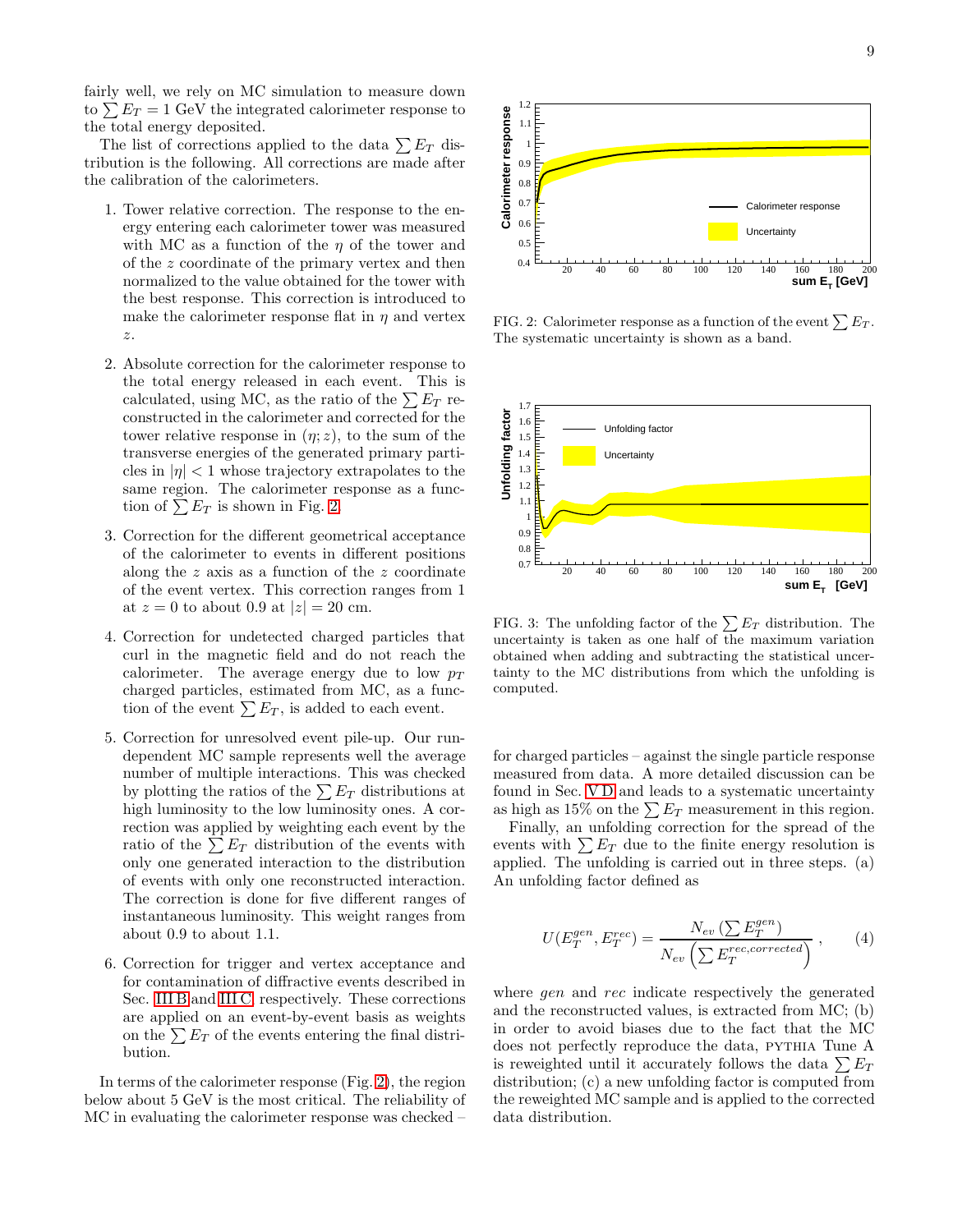The unfolding factor U as a function of the event  $\sum E_T$ is shown in Fig. [3.](#page-10-1) The final corrected  $\sum E_T$  distribution is therefore obtained as

$$
N_{ev}^{corrected} = \frac{C_5 \cdot U}{C_6} N_{ev}^{raw} \left( \frac{\sum E_T}{C_1 \cdot C_2 \cdot C_3} + C_4 \right) , \quad (5)
$$

where  $N_{ev}^{corrected}$  and  $N_{ev}^{raw}$  refer to the number of events in the corrected and raw distributions respectively.  $C_n$ refers to the  $n$ -th correction in the numeration given above.

#### <span id="page-11-0"></span>V. SYSTEMATIC UNCERTAINTIES

The selection criteria applied to the dataset, as well as the procedures and the MC generator used to correct for the distortions of the apparatus, efficiency, acceptance limitation, etc. are sources of systematic uncertainties. Each source may affect the final distributions in different ways. A description of potential sources of uncertainty, and the methods used to calculate their contributions to the systematic uncertainties on the final results is presented in the following. Table [I](#page-12-0) shows a summary of the systematic uncertainties.

#### A. Integrated Luminosity, Trigger Efficiency

There is an overall global 6% systematic uncertainty on the effective time-integrated luminosity measurement [\[27\]](#page-22-21) that is to be added to all the cross section measurements.

Since the trigger uses the same sub-detectors as the luminosity measurement, the uncertainty on the trigger efficiency is already included in the systematic uncertainty on the integrated luminosity measurement.

#### B. Vertex Selection and Efficiency

The final cross sections depend on the correction for vertex reconstruction inefficiency that was evaluated with MC. This correction, applied to the MC sample itself, returns a number of reconstructed vertices that differs by 0.2% from the number of generated ones. The variation on the track  $p_T$  distribution from this effect is minor: it has a maximum of 0.6% at  $p_T = 1 \text{ GeV}/c$  and is negligible above 5 GeV/c. On the event  $\langle p_T \rangle$  the variation is about  $0.5\%$  in the multiplicity region between 1 and 5. On the 0.5% in the multiplicity region between 1 and 5. On the  $\sum E_T$  distribution it is larger: from 2% at  $E_T = 1$  GeV to a negligible value above 6 GeV.

#### C. Background of Diffractive Events

There are two possible uncertainties on the correction for the contamination of diffractive events: the value of

the diffractive cross section with respect to the inelastic non-diffractive one, and the average number of diffractive particles in the COT region. We let the contribution of diffractive events in MB vary from 5 to 7% and the average multiplicity from 1.0 to 1.4 tracks per event. These values are estimates of the contribution of diffractive processes to the inelastic central production. We take as the uncertainty the maximum variation obtained, which is about 30% of the correction itself. The correction piles up in the low multiplicity region. This uncertainty affects the track cross section by  $< 0.5\%$  at  $p_T < 1$  GeV/c, the event  $\langle p_T \rangle$  by less than 1% in the first two multiplicity bins, and the  $\sum E_T$  cross section by 8 to 1% in  $\sum E_T < 10$  GeV.

### <span id="page-11-1"></span>D. Uncertainties Related to the MC Generator

The Monte Carlo modeling of any of the kinematic distributions of particles always introduces an uncertainty on the corrections when the data distributions are not well reproduced. To evaluate this uncertainty, a second sample of events was simulated with the same Monte Carlo generator but different tuning (tune DW [\[28\]](#page-22-22)). This tuning, when employed for MB production, yields less energy per event than both data and Tune A.

The track reconstruction has a small, but non zero, inefficiency in any kinematic variable. The difference produced by different PYTHIA configurations on the final corrected distributions is taken as a systematic uncertainty. We find that the corrected track  $p_T$  distribution varies by 1 to 4% and the  $C_{\langle p_T \rangle \text{ vs } N_{ch}}$  dependence varies by less than 1%. To avoid biases due to an incorrect multiplicity distribution in the MC generator, the correction was evaluated in different multiplicity bins. We compare the distributions corrected inclusively (integrating over all particle multiplicities) and differentially with respect to the multiplicity, and we find a relative difference of about 1% over the whole  $p_T$  spectrum.

Another uncertainty is due to the contamination of secondary particles. To address this effect, our selection (track  $d_0$  and  $\Delta z$ ) is varied both in data and MC and the resulting average number of tracks is compared. No significant variations were observed, after correction, on the average multiplicity.

For the energy measurement, the largest uncertainty is due to the simulation of neutral particles, including the detector simulation and the particle generator. There is no way to disentangle these effects, but their combination may be reflected by a different fraction of neutral energy in MC and in data. This, in turn, may affect the global correction since the energy from neutral particles has a higher calorimeter response than the energy from charged particles. The observed difference in neutral fraction from 0.42 to 0.48 (average values) in data, with respect to MC, corresponds to a variation in the calorimeter response to  $\sum E_T$  by 2%.

We take the difference between the  $\sum E_T$  distributions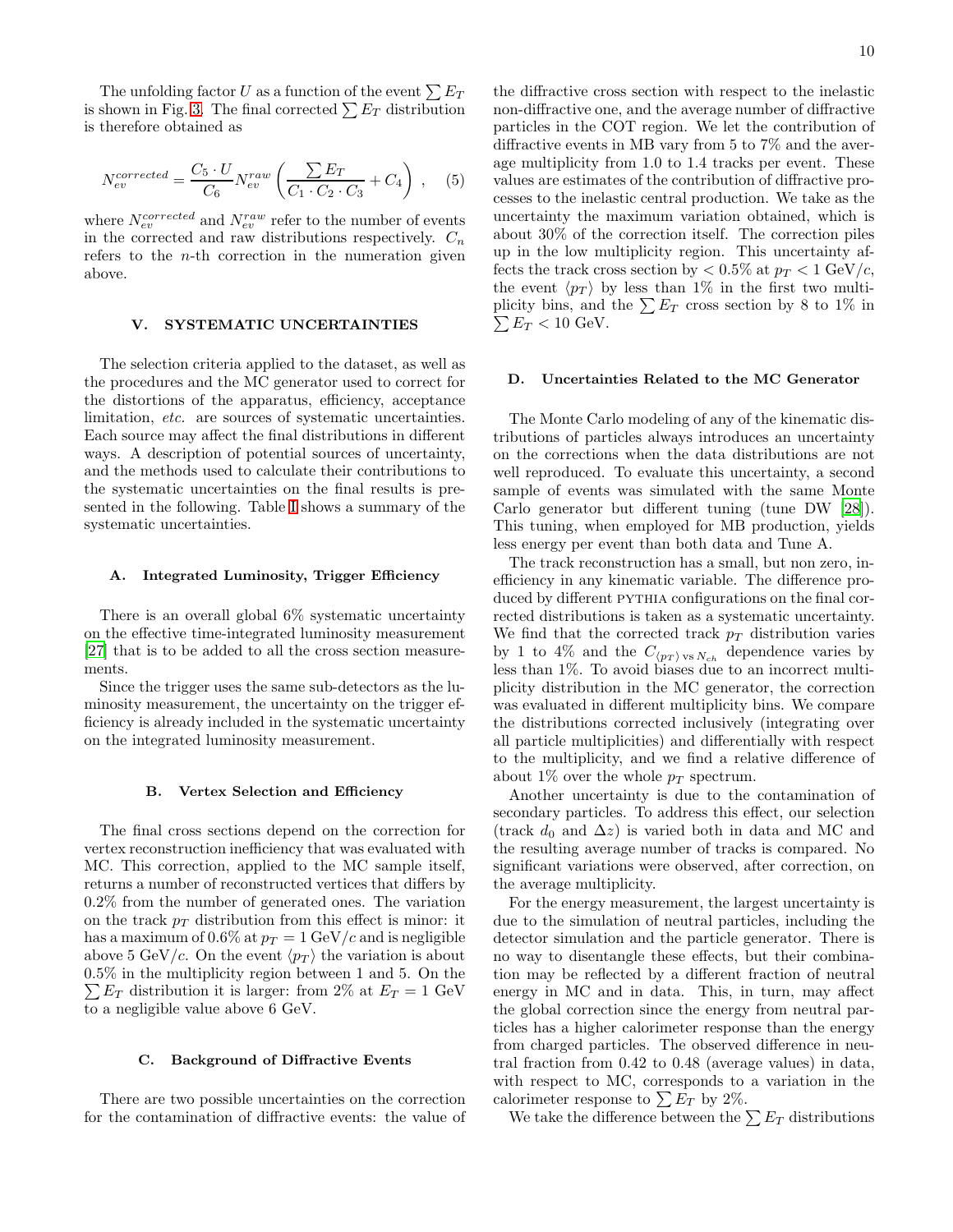| Source/Distribution    | $N_{tracks}$ $(p_T)$ | event $\langle p_T \rangle$ | $N_{events}$<br>$E_T)$ |
|------------------------|----------------------|-----------------------------|------------------------|
| Luminosity and Trigger | 6%                   |                             | 6%                     |
| Vertex                 | $0 - 0.6\%$          | $0 - 0.5\%$                 | $0 - 2\%$              |
| Diffractive events     | $0 - 0.5\%$          | $0 - 1\%$                   | $0 - 8\%$              |
| MC tuning              | $1 - 4\%$            | $< 1\%$                     | $5 - 15\%$             |
| Method                 | $1\%$                |                             |                        |
| Lost $E_T$             |                      |                             | $1\%$                  |
| Pile-Up                |                      |                             | $0 - 3\%$              |

<span id="page-12-0"></span>TABLE I: Summary of the systematic uncertainties.

corrected with different MC tunings as the uncertainty due to the generator. The uncertainty is about 15% at  $E_T < 5$  GeV, drops to about 5% at 10 GeV and then remains roughly constant. Note that, at least in part, this uncertainty includes the previous one concerning the simulation of neutral particles.

The uncertainty on the amount of energy per event due to low  $p_T$  looping charged particles depends directly on the generator because the region of lower momenta is difficult to compare to data. The two PYTHIA tunings that we employ give a difference of about 1% in  $\sum E_T$ over the whole spectrum, which corresponds to about the same uncertainty on the distribution shape.

#### E. Uncertainties Originating from Event Pile-Up

Finally, there is an uncertainty due to unresolved pileup of events within 3 cm to each other along the beam line. None of the algorithms that we tried was able to separate these overlaps efficiently.

The impact on  $N_{ch}$  was estimated by comparing the average multiplicity at different instantaneous luminosities and it was found to be  $\lt$  0.15 tracks per event, this being the difference in multiplicity between lowest and highest luminosity regions (Fig. [4\)](#page-12-1). For the uncertainty on the total number of particles in the whole MB sample, we take the difference in multiplicity between the lower and the average luminosity: about 0.04 tracks per event, corresponding to  $\langle 1\%$  of the average raw multiplicity.

The contribution from such events has been taken into account when counting the number of events that enter the cross section calculation (Sec. [VI A\)](#page-13-1), but an uncertainty on the correction remains. It amounts to 0.005 tracks per event, which corresponds to a variation of 0.1% of the total MB cross section.

The impact on the average track  $p_T$  is negligible; the maximum variation observed when varying the luminosity is about  $0.004 \text{ GeV}/c$ . The uncertainty on the shape of the distribution is therefore negligible.

The effect on  $C_{\langle p_T \rangle \text{ vs } N_{ch}}$  is also negligible. This becomes clearer when considering that since the effect on the  $p_T$  is almost zero, any variation could only be due to the reallocation of events along the multiplicity axis. The ratio of two plots from samples of high and low luminosities shows negligible variation.



<span id="page-12-1"></span>FIG. 4: The raw event average charged particle multiplicity as a function of the instantaneous luminosity. The line represents a linear fit (with slope equal to  $0.0022\pm0.0003$ ). The uncertainty is statistical only.

In the case of the energy measurement, the effect of undetected pile-up is much larger and was corrected for (Sec. [VI C\)](#page-17-0), but a small uncertainty still remains on the correction itself due to the uncertainty on the calibration of the MC pile-up process.

We may assume that there is no pile-up below a given luminosity  $(e.g., 10 \times 10^{30} \text{ cm}^{-2} s^{-1})$  and use this low luminosity sample to compare to our distribution. The ratio of the two is compatible with unity. However, although the pile-up probability in the low luminosity sample is small  $(< 1\%)$ , it is not negligible. We may then assume an uncertainty proportional to that of the MB inelastic non-diffractive cross section used by the MC generator. By assuming conservatively an uncertainty of the MB inelastic non-diffractive cross section used by the MC generator of 6 mb, we calculate that this is equivalent to a variation in the sample average luminosity of  $2.5 \times 10^{30}$  cm<sup>-2</sup>s<sup>-1</sup>, which would be reflected as a  $\Delta(\sum E_T)$  of ±0.04 GeV. This, in turn, corresponds to an uncertainty on the distribution of  $< 3\%$  at  $E_T = 2$  GeV and negligible at  $E_T > 4$  GeV.

#### F. Total Systematic Uncertainties

All the sources of uncertainty mentioned in Sec[.V](#page-11-0) add up to the total systematic uncertainty that we attribute to each distribution as shown in the relative plots. Those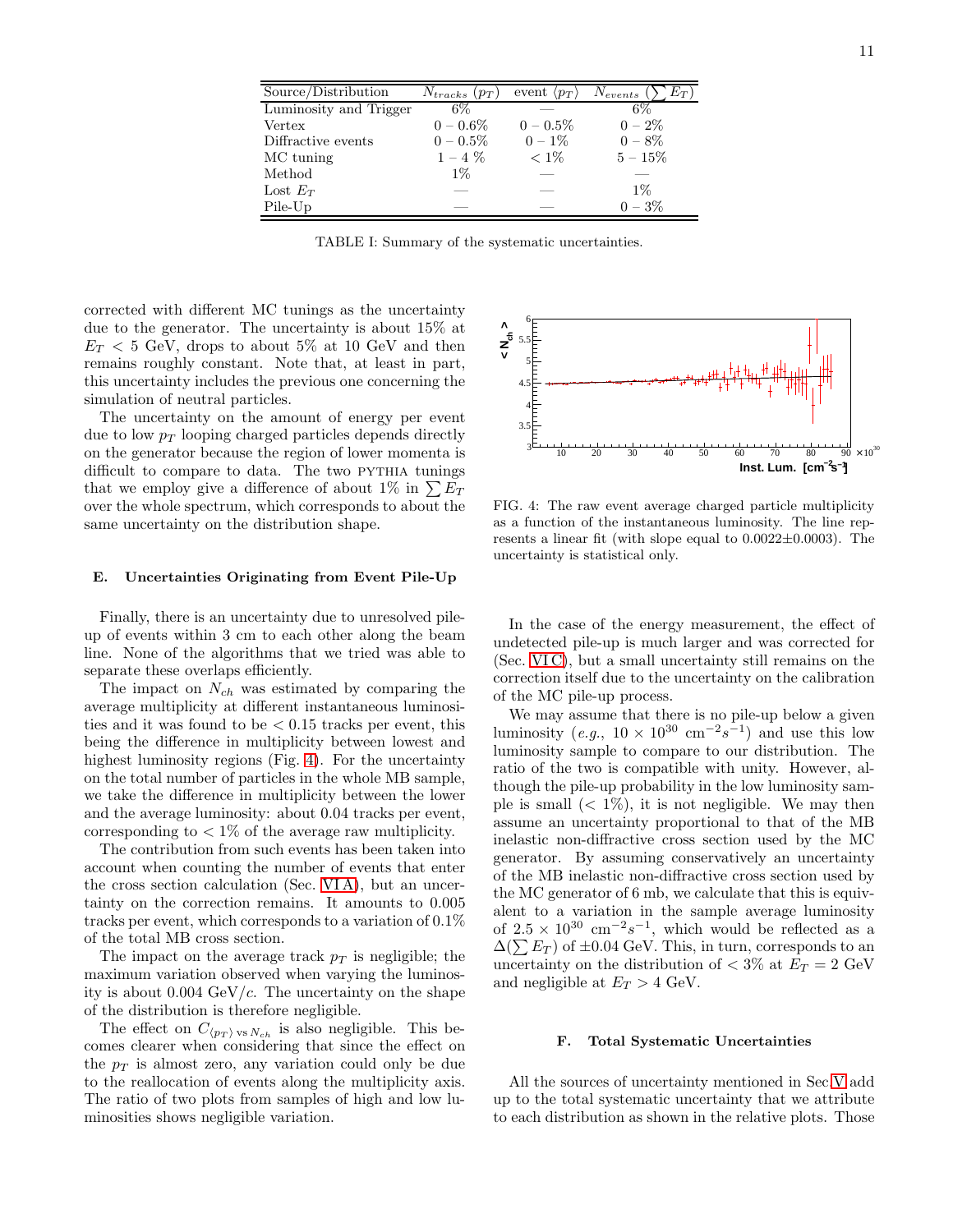|                                                                       | $p_0$                           | $\,n$ | $\boldsymbol{s}$         | $p_T$ range (GeV/c) | $\chi^2/dof$ |
|-----------------------------------------------------------------------|---------------------------------|-------|--------------------------|---------------------|--------------|
| Run 0, 1800 GeV (Eq.8)                                                | $1.29 \pm 0.02$ 8.26 $\pm 0.08$ |       | $\sim$                   | $0.4 - 10.$         | 102/64       |
| Run 0, 1800 GeV (Eq.8)                                                | $1.29 \pm 0.02$ $8.26 \pm 0.07$ |       | $\overline{\phantom{m}}$ | $0.5 - 10.$         | 90/62        |
| Run 0, 1800 GeV (Eq.8)                                                | 1.3 fixed $8.28 \pm 0.02$       |       |                          | $0.4 - 10.$         | 103/65       |
| Run II, 1960 GeV (Eq.8) $1.230 \pm 0.004$ $8.13 \pm 0.01$             |                                 |       | $\sim$                   | $0.4 - 10.$         | 352/192      |
| Run II, 1960 GeV (Eq.8) 1.223±0.005 8.11±0.01                         |                                 |       |                          | $0.5 - 10.$         | 258/182      |
| Run II, 1960 GeV (Eq.9) $1.29 \pm 0.02$ $8.30 \pm 0.07$ $4.3 \pm 0.1$ |                                 |       |                          | $0.4 - 150.$        | 94/233       |
| Run II, 1960 GeV (Eq.9) 1.36±0.04 8.47±0.09 4.64±0.07                 |                                 |       |                          | $0.5 - 150.$        | 80/223       |

<span id="page-13-2"></span>TABLE II: Comparison of fit parameters with the 1988 data (Run 0). The region  $0.4 < p_T < 0.5$  GeV/c in Run 0 data had a large uncertainty on the track efficiency. The two lower rows refer to a fit with the function described in Eq. [9.](#page-14-2)

originating from MC are added linearly, and their sum is added in quadrature with the others. Uncertainties arising due to the finite MC statistics used to calculate the corrections are represented in the error bars on the data points; their contribution is about 50%. For the track  $p_T$ distribution, the summed systematic uncertainties range between 3 and 6%, for the  $C_{\langle p_T \rangle \text{ vs } N_{ch}}$  correlation from negligible values up to 1.5%, and for the  $E_T$  distribution from 5% to 25%. These numbers do not include the 6% uncertainty on the integrated luminosity.

It is worth noting that in this paper the measurements of  $p_T$  and  $\sum E_T$  spectra are pushed down to very low particle energies. CDF II has limited sensitivity in these regions, so that the correction must necessarily rely heavily on simulation.

#### <span id="page-13-0"></span>VI. RESULTS

#### <span id="page-13-1"></span>A. Track  $p_T$  Cross Section

The single particle invariant cross section per unit phase-space element is defined as

$$
E\frac{d^3\sigma}{dp^3} = \frac{d^3\sigma}{p_T dp_T d\phi dy} , \qquad (6)
$$

where  $E$ ,  $p$ , and  $y$  are the particle energy, momentum, and rapidity, respectively. The charged particle  $p_T$  distributions in bins of  $\eta$  and  $\phi$  have the same shape and mean values. Therefore the cross section factorizes in  $\phi$ and y and we may write the invariant  $p_T$  differential form as

$$
E\frac{d^3\sigma}{dp^3} = \frac{d^3\sigma}{p_T\Delta\phi\Delta ydp_T} = \frac{N_{pcles}/(\varepsilon \cdot A)}{\mathcal{L}p_T\Delta\phi\Delta ydp_T} ,\qquad(7)
$$

where  $N_{pcles}$  is the raw number of charged particles that is to be corrected for all efficiencies,  $\varepsilon$ , and acceptance A.  $\mathcal L$  is the effective time-integrated luminosity of the sample.

The accepted region in  $\Delta y$  is calculated from the  $\eta$  for each charged track, always assuming the charged pion

mass. To obtain a number of tracks per unit rapidity interval, each track is weighted by  $1/2y$  evaluated at  $\eta = 1$ . This procedure introduces a bias that could be avoided only by assigning the correct particle mass to all the reconstructed tracks, which is not possible experimentally. Using MC, it was estimated that this bias is at most 5% at  $p_T = 0.4$  GeV/c, and becomes negligible above  $5 \text{ GeV}/c$ . This estimate has in turn an uncertainty that is difficult to estimate due to the lack of measurements of the relative abundance of particles in MB data.

The acceptance A takes into account the limited  $z_{vertex}$ region and the rejection of crossings with event pile-up. In the latter case the number of undetected events was estimated indirectly by plotting the average  $N_{ch}$  as a function of the instantaneous luminosity (Fig. [4\)](#page-12-1). In this plot, the increase in  $\langle N_{ch} \rangle$  is due to the increase in number of pile-up events. We assume that virtually no pileup is present at a luminosity of  $\mathcal{L} = 1 \times 10^{30}$  cm<sup>-2</sup>s<sup>-1</sup>. The difference with respect to the  $\langle N_{ch} \rangle$  at the average luminosity of the sample yields the estimated number of events that went unobserved. The final acceptance within  $|\eta|$  < 1 of our event selections for this event sample is  $A = 0.595 \pm 0.006$ .

The differential cross section is shown in Fig. [5.](#page-14-3) The same measurement was discussed in [\[29\]](#page-22-23) and last published by the CDF collaboration in 1988 [\[5](#page-21-4)]. For historical reasons, the data published in 1988 were based on the average of positive plus negative tracks, i.e. only half of the total tracks were included, which explains most of the scale factor of about 2 between the two measurements. Besides this, the new measurement shows a cross section about 4% higher than the previous one. At least part of this difference may be explained by the increased centerof-mass energy of the collisions from 1800 to 1960 GeV. It should be noted, however, that in 1988 the integrated luminosity was determined indirectly from the UA4 cross section [\[30\]](#page-22-24) and from the number of events selected. In the region where the 1800 GeV data are available, the distributions have the same shape.

We observe that modeling the particle spectrum with the power-law form used in 1988 to fit the distribution  $(Eq. 8)$  $(Eq. 8)$ , does not account for the high  $p_T$  tail observed in this measurement (Fig. [5\)](#page-14-3). The form in Eq. [8](#page-14-1) is merely empirical, and the  $\chi^2$ s of the 1988 data fits were already quite poor. Nevertheless, in the limited region up to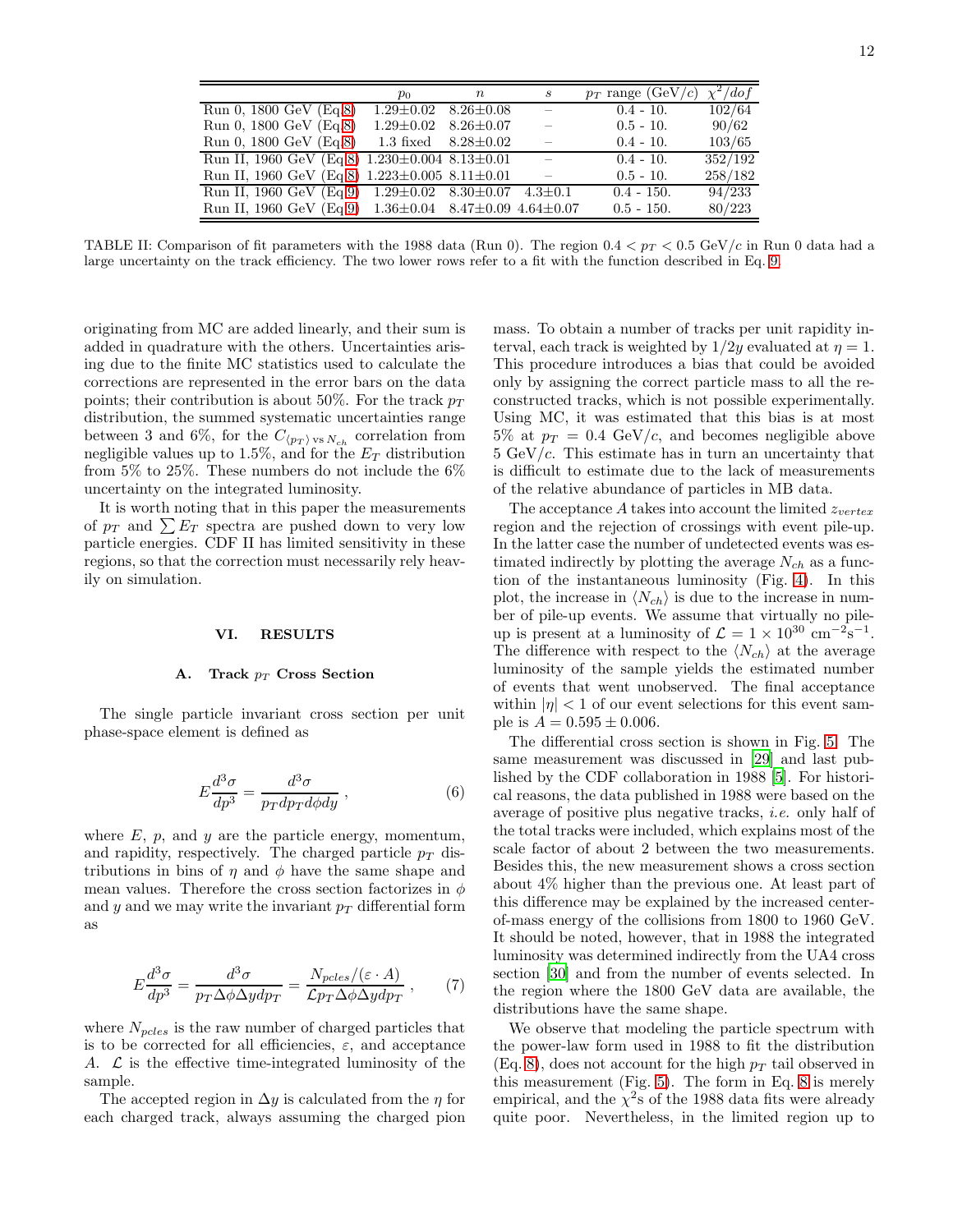

**Uncertainty %**  Uncertainty % otal uncertainty Total uncertainty 40 Systematic uncertainty Systematic uncertainty ±6% luminosity uncertainty ±6% luminosity uncertainty not included  $20$  not included  $\boldsymbol{^{0}0}$ 0 20 40 60 80 100 120 140 1 10  $p_T^2$  [GeV/c]  **[GeV/c] T p** FIG. 5: Left upper plot: the track  $p<sub>T</sub>$  differential cross section is shown. The error bars describe the uncertainty on the data points. This uncertainty includes the statistical uncertainty on the data and the statistical uncertainty on the total correction. A fit to the functional form in Eq. [8](#page-14-1) in the region of  $0.4 < p_T < 10 \text{ GeV}/c$  is also shown for the data used in the 1988 analysis [\[5](#page-21-4)] at the center of mass energy of 1800 GeV (dashed line). A fit with a more complicated function (Eq[.9\)](#page-14-2) is shown as a continuous line. The fit to the 1800 GeV data is scaled by a factor 2 to account for the different normalization. In the plot at the bottom,

<span id="page-14-3"></span>the systematic and the total uncertainties are shown. The total uncertainty is the quadratic sum of the uncertainty reported on the data points and the systematic uncertainty. The right-hand-side plots show the same distributions but with a logarithmic

 $p_T = 10 \text{ GeV}/c$ , we obtain, for the present data, a set of fit parameters compatible with those published in 1988 (Table [II\)](#page-13-2).

**)] 2 /c 2 [mb/(GeV** φ**dyd T dp T / p** σ**3 d**

 $10^{-6}$ 

 $10^{-1}$ −4 10 −3 10 −2 10 10<sup>-1</sup> 1 10 10

10<sup><sup>1</sup></sup>  $10^{-1}$  $10^{-1}$ −10 10 10<sup><sup>1</sup></sup> 10<sup><sup>1</sup></sup> −7 10

horizontal scale.

<span id="page-14-1"></span>
$$
f = A \left(\frac{p_0}{p_T + p_0}\right)^n.
$$
 (8)

In our measurement, the tail of the distribution is at least three orders of magnitude higher than what could be expected by simply extrapolating to high  $p_T$  the function that fits the low  $p_T$  region. In order to fit the whole spectrum, we introduced a more sophisticated parametrization (Eq[.9\)](#page-14-2):

<span id="page-14-2"></span>
$$
f = A \left(\frac{p_0}{p_T + p_0}\right)^n + B \left(\frac{1}{p_T}\right)^s. \tag{9}
$$

With this new function, we obtain a good  $\chi^2$  (see table [II\)](#page-13-2) but the data are still not well reproduced above about  $100 \text{ GeV}/c$ .

Figure [6](#page-15-0) shows the ratio of data over PYTHIA at hadron level. Also in this case, the data show a larger cross section at high  $p_T$  starting from about 20 GeV/c. The MC generator does not produce any particles at all beyond 50 GeV/c.

#### <span id="page-14-0"></span>B. Mean  $p_T$  vs Event Multiplicity

The dependence of  $p_T$  on multiplicity is computed as the average  $p_T$  of all charged particles in events with the same charged multiplicity  $N_{ch}$ , as a function of  $N_{ch}$ :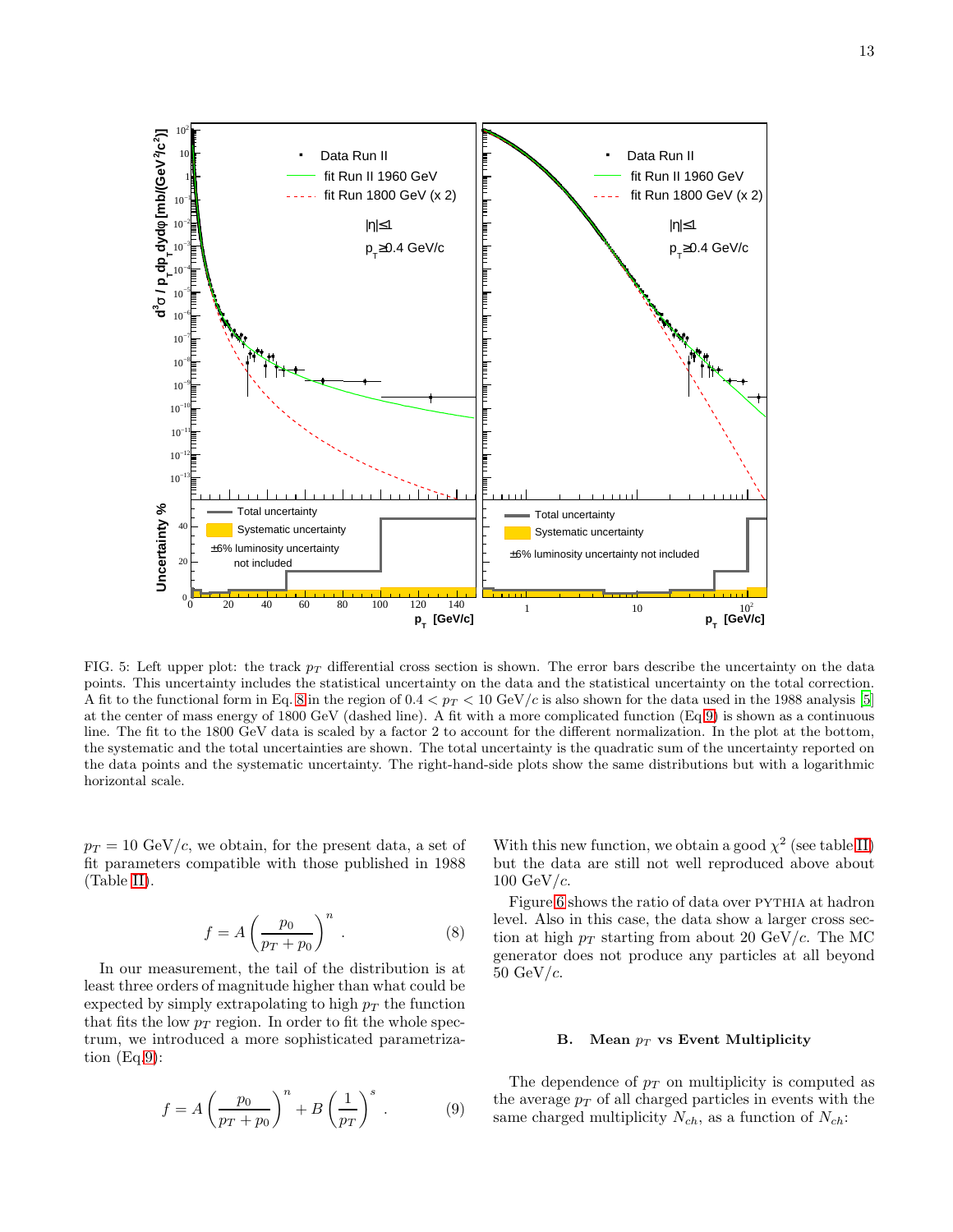

<span id="page-15-0"></span>FIG. 6: Left upper plot: comparison of the track  $p<sub>T</sub>$  differential cross section with PYTHIA prediction at hadron level (Tune A with  $\hat{p}_{T^0} = 1.5 \text{ GeV}/c$ . The data error bars describe the uncertainty on the data points. This uncertainty includes the statistical uncertainty on the data and the statistical uncertainty on the total correction. The error bars on MC represent its statistical uncertainty. The ratio of data over prediction is shown in the lower plot. The right-hand-side plots show the same distributions but with a logarithmic horizontal scale. Note that these distributions are cut off at  $50 \text{ GeV}/c$  since PYTHIA does not produce particles at all beyond that value.

$$
C_{\langle p_T \rangle \text{ vs } N_{ch}} = \frac{\sum_{ev} \sum_{i}^{N_{ch}} p_T^i}{N_{ev}^{N_{ch}} \cdot N_{ch}}.
$$
 (10)

The rate of change of  $\langle p_T \rangle$  versus  $N_{ch}$  is a measure of the amount of hard versus soft processes contributing to minimum-bias collisions; in simulation the rate is sensitive to the modeling of the multiple-parton interactions (MPI) [\[1\]](#page-21-0). The model that currently best reproduces the correlation, pythia Tune A, was tuned to fit the activity in the so-called underlying event in high transverse momentum jet production [\[31\]](#page-22-25). However, it uses the same cut-off parameter  $\hat{p}_{T^0}$  to regulate the divergence of the primary 2-to-2 parton-parton scattering and the number of additional parton-parton interactions in the same collision. In addition, in PYTHIA the final state is subject to color (re)connection effects between different parton interactions of the same collision.

The naive expectation from an uncorrelated system of strings decaying to hadrons would be that the  $\langle p_T \rangle$ should be independent of  $N_{ch}$ . However, already at the ISR and at the  $Sp\bar{p}S$  [\[32\]](#page-22-26), and more recently at RHIC and at the Tevatron [\[29](#page-22-23)] [\[33\]](#page-22-27), such flat behavior was convincingly ruled out. A study of the dependence of the mean transverse momentum  $\langle p_T \rangle$  on the charged multiplicity was already performed by CDF in Run I and published in [\[6\]](#page-22-0). In the analysis presented here an extension to higher multiplicities, well over 40 particles in the central rapidity region, is presented. The precision greatly benefits from the larger statistics obtained with a dedicated trigger (Sec. [III\)](#page-6-1). Data from the high multiplicity trigger are included by merging them into the MB sample. Comparison with Run I data (Fig. [7\)](#page-16-0) suggests that there is no faster rise of  $\langle p_T \rangle$  at the higher multiplicities. Such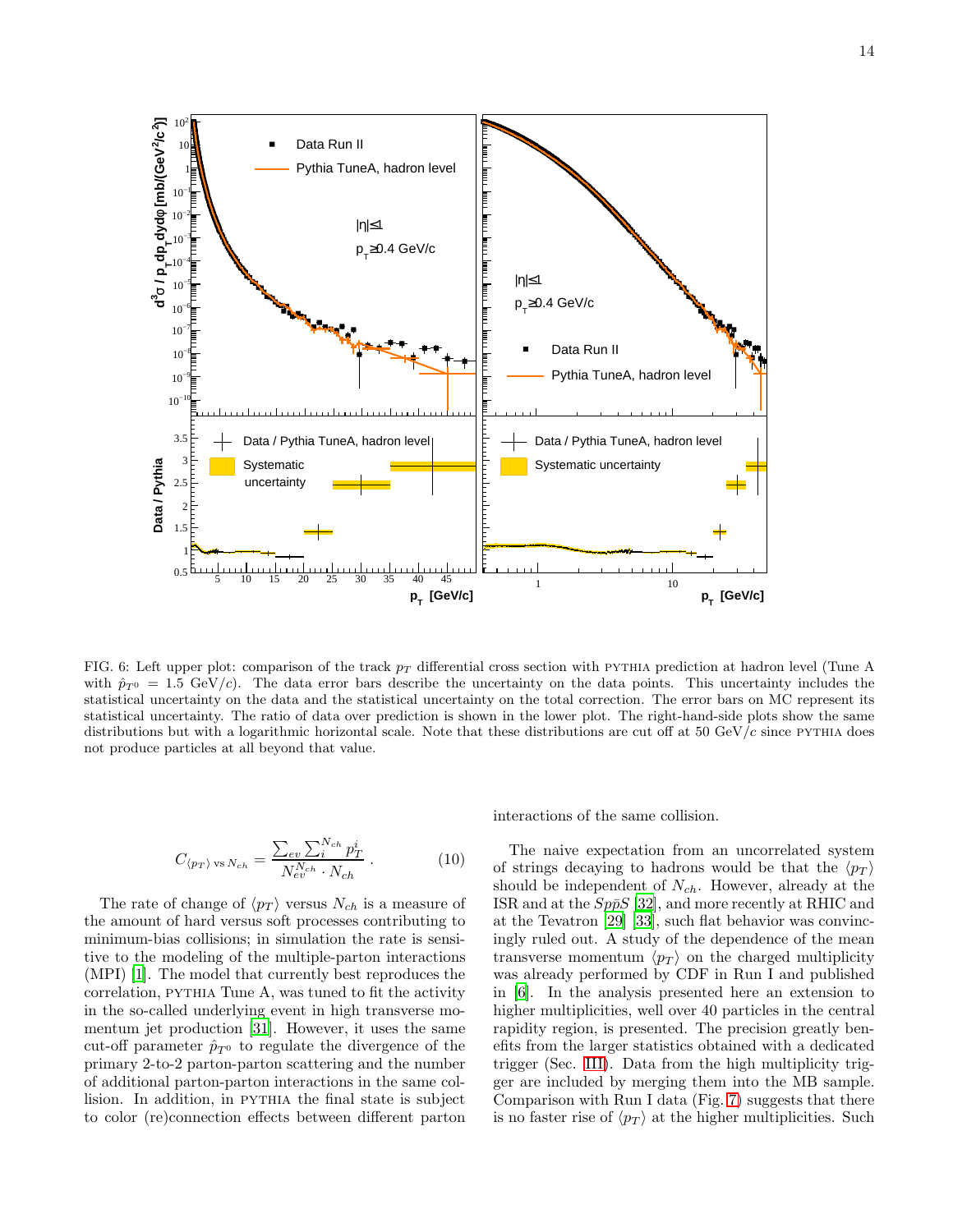

<span id="page-16-0"></span>FIG. 7: The dependence of the average track  $p<sub>T</sub>$  on the event multiplicity. A comparison with the Run I measurement is shown. The error bars in the upper plot describe the uncertainty on the data points. This uncertainty includes the statistical uncertainty on the data and the statistical uncertainty on the total correction. In the lower plot the systematic uncertainty (solid yellow band) and the total uncertainty are shown. The total uncertainty is the quadratic sum of the uncertainty reported on the data points and the systematic uncertainty.



<span id="page-16-1"></span>FIG. 8: For tracks with  $|\eta| < 1$ , the dependence of the average track  $p_T$  on the event multiplicity is shown. The error bars on data describe the uncertainty on the data points. This uncertainty includes the statistical uncertainty on the data and the statistical uncertainty on the total correction. A comparison with various pythia tunes at hadron level is shown. Tune A with  $\hat{p}_{T^0} = 1.5 \text{ GeV}/c$  was used to compute the MC corrections in this analysis (the statistical uncertainty is shown only for the highest multiplicities where it is significant). Tune A with  $\hat{p}_{T0} = 0$  GeV/c is very similar to  $\hat{p}_{T0} = 1.5$  GeV/c. The same tuning with no multiple parton interactions allowed ("no MPI") yields an average  $p_T$  much higher than data for multiplicities greater than about 5. The ATLAS tune yields too low an average  $p_T$  over the whole multiplicity range.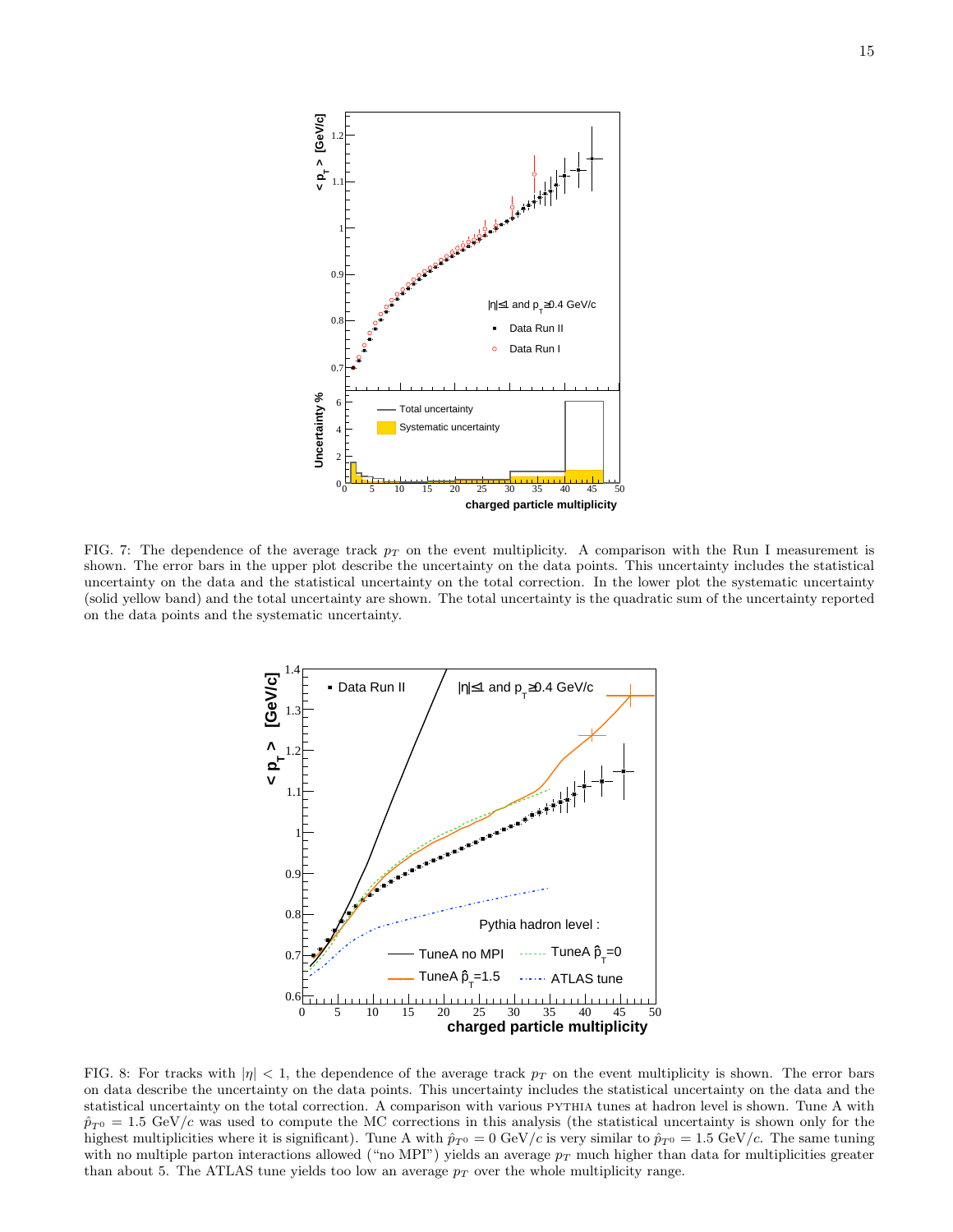

<span id="page-17-1"></span>FIG. 9: Left upper plot: the differential  $\sum E_T$  cross section in  $|\eta| \leq 1$ . The error bars describe the uncertainty on the data points. This uncertainty includes the statistical uncertainty on the data and the statistical uncertainty on the total correction. In the bottom plot the systematic (solid band) and the total (continuous line) uncertainties are shown. The total uncertainty is the quadratic sum of the uncertainty reported on the data points and the systematic uncertainty. The right-hand-side plots show the same distributions but with a logarithmic horizontal scale.

a rise could have been considered as an indication of a thermodynamic behavior of an expanding initial state of hadronic matter [\[34\]](#page-22-28).

If only two processes contribute to the MB final state, one soft, and one hard (the hard 2-to-2 parton-parton scattering), then demanding large  $N_{ch}$  would preferentially select the hard process and lead to a high  $\langle p_T \rangle$ . However, we see from Fig. [8](#page-16-1) (Tune A, no MPI) that with these two processes alone, the average  $p_T$  increases much too rapidly. MPI provide another mechanism for producing large multiplicities that are harder than the beambeam remnants, but not as hard as the primary 2-to-2 hard scattering. By introducing this mechanism, PYTHIA in the Tune A configuration gives a fairly good description of  $C_{\langle p_T \rangle \text{ vs } N_{ch}}$  and, although the data are quantitatively not exactly reproduced, there is great progress over fits to Run I data [\[6](#page-22-0)]. Note that the systematic uncertainty is always within 2%, a value significantly smaller

than the discrepancy with data. PYTHIA Tune A does a better job at describing the data than the ATLAS tune as described in [\[35\]](#page-22-29). Both include MPI, but with different choices for the color connections [\[1\]](#page-21-0). In Fig. [8,](#page-16-1) the ATLAS, no MPI and Tune A  $\hat{p}_{T^0} = 0$  distributions do not reach multiplicities greater than about 35 solely due to the limited statistics of the generated samples.

## <span id="page-17-0"></span>C.  $\sum E_T$  Cross Section

The  $\sum E_T$  differential cross section is given by

$$
\frac{d^3\sigma}{\Delta\phi\Delta\eta dE_T} = \frac{N_{ev}/(\varepsilon \cdot A)}{\mathcal{L}\Delta\phi\Delta\eta dE_T} , \qquad (11)
$$

where  $\mathcal L$  is the time-integrated luminosity for this subsample of events and  $N_{ev}$  is the corresponding corrected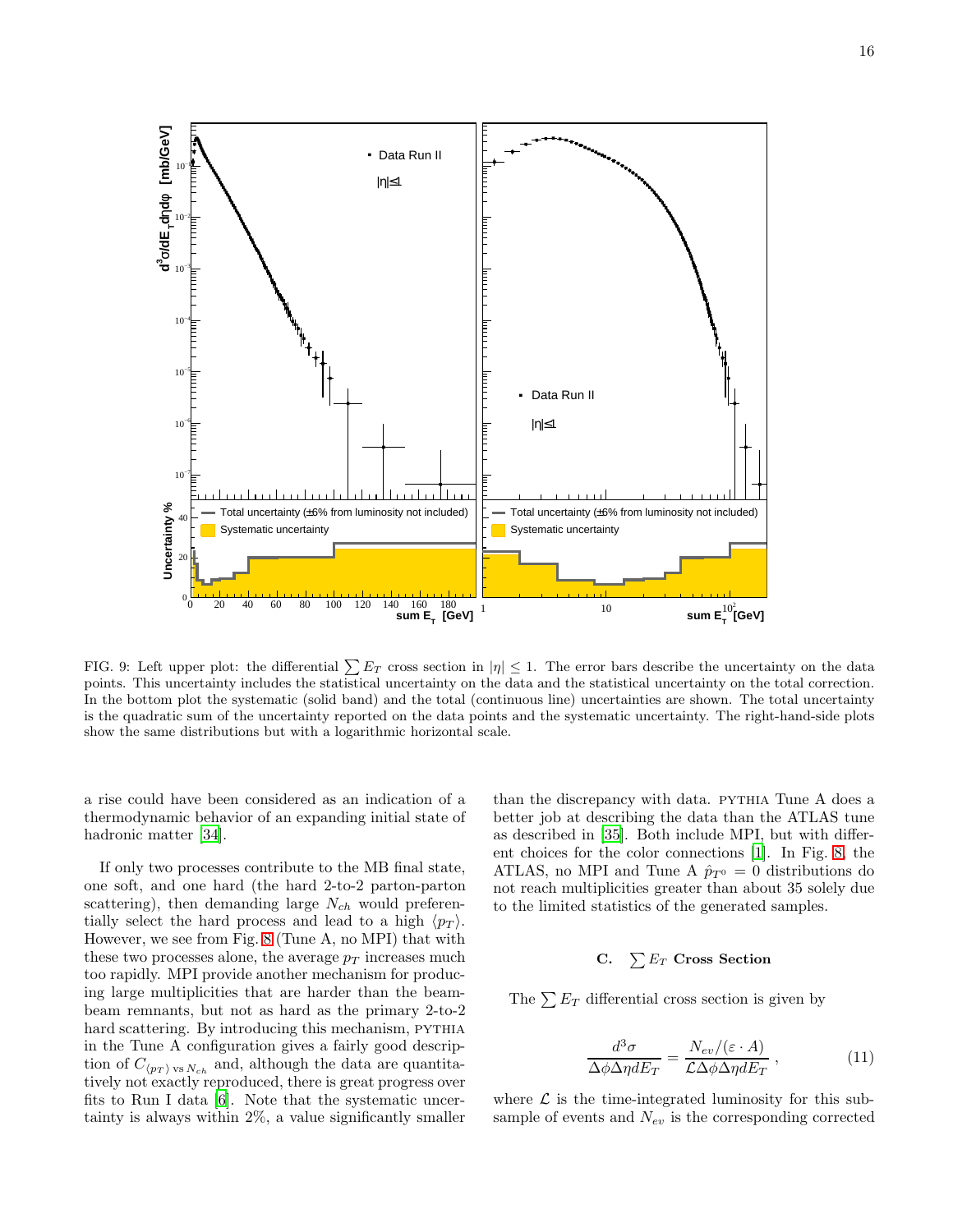

<span id="page-18-0"></span>FIG. 10: The left upper plot shows the same data as Fig[.9](#page-17-1) compared to a pythia prediction at hadron level. The data error bars describe the uncertainty on the data points. This uncertainty includes the statistical uncertainty on the data and the statistical uncertainty on the total correction. The error bars on MC represent its statistical uncertainty. The ratio of data to PYTHIA Tune A using  $\hat{p}_{T^0} = 1.5 \text{ GeV}/c$  is shown in the lower plot. The right-hand-side plots show the same distributions but with a logarithmic horizontal scale.

number of events. The efficiency  $\varepsilon$  includes all trigger and vertex efficiencies and the acceptance A takes into account the limited z region ( $|z_{vtx}| < 20$  cm for this analysis) and the rejection of crossings with event pile-up.

The differential cross section in  $\sum E_T$  for  $|\eta| < 1$  is shown in Fig. [9.](#page-17-1) The raw and corrected event average transverse energies are  $E_T = 7.350 \pm 0.001$ (stat.) and  $E_T = 10.4 \pm 0.2 \text{(stat.)} \pm 0.7 \text{(syst.)} \text{ GeV},$  respectively. This measurement, which represents the total inelastic nondiffractive cross section for events of given  $\sum E_T$ , is not comparable with previous results since it is the first of its kind at the Tevatron energies.

Figure [10](#page-18-0) shows a comparison with the PYTHIA Tune A simulation at hadron level. The simulation does not closely reproduce the data over the whole spectrum. In particular, we observe that the peak of the MC distribution is slightly shifted to higher energies with respect to the data.

#### VII. CONCLUSIONS

Minimum-bias collisions are a mixture of hard processes (perturbative QCD) and soft processes (nonperturbative QCD) and, therefore, are very difficult to simulate. They contain soft beam-beam remnants, hard QCD 2-to-2 parton-parton scattering, and multiple parton interactions (soft and hard). To simulate such collisions correctly, the appropriate combination of all the processes involved must be known.

This paper provides a set of high precision measurements of the final state in minimum-bias interactions and compares them to the best available MC model. The following observations may be made:

– The former power-law modeling of the particle  $p_T$ spectrum is not compatible with the high momentum tail  $(p_T \gtrsim 10 \text{ GeV}/c)$  observed in data. The change of slope confirms that the MB spectrum is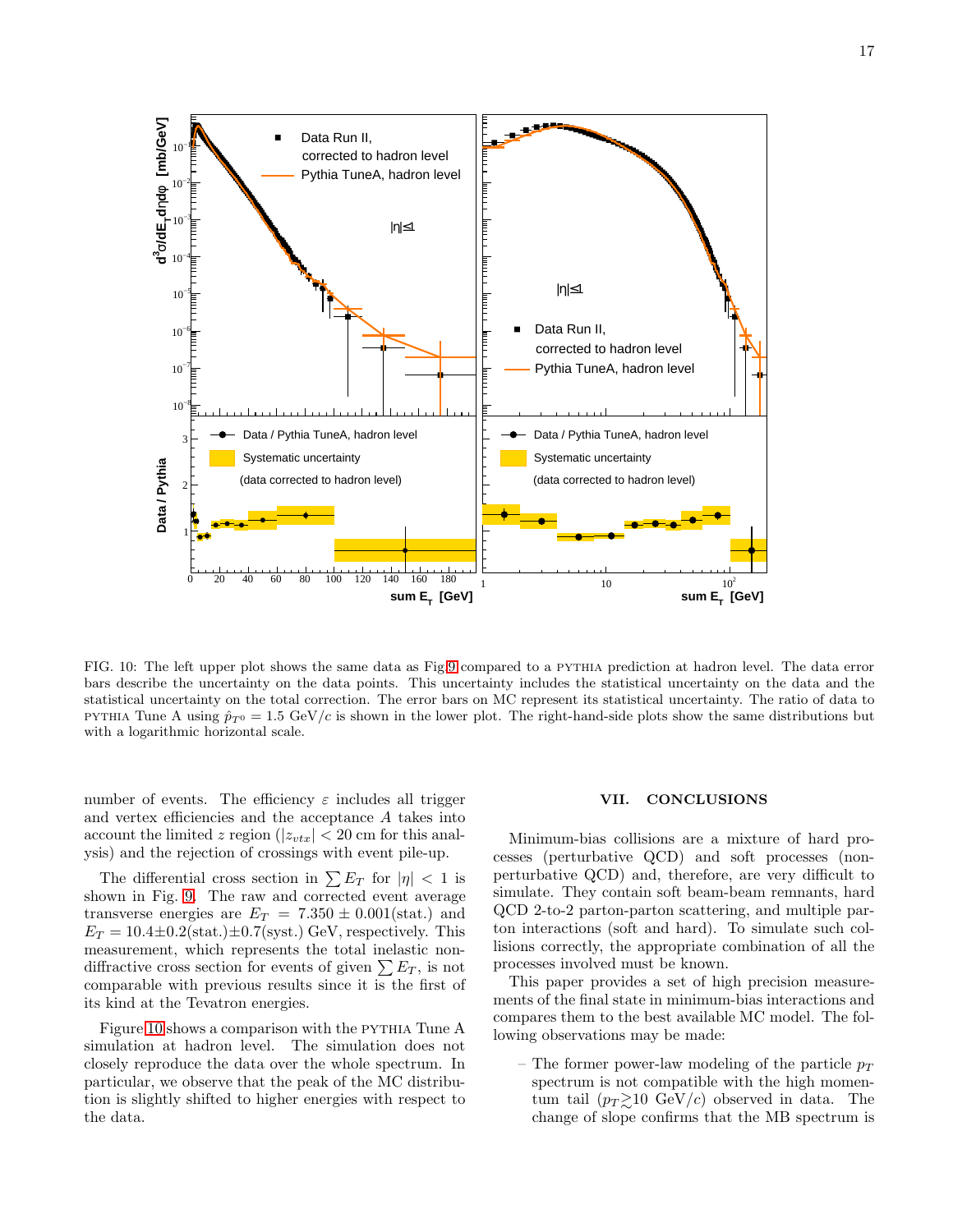modeled by the mixing of soft and hard interactions. This distribution may be seen as an indirect measurement of such compositeness. The continuity of the  $p_T$  spectrum and of the  $C_{\langle p_T \rangle \text{ vs } N_{ch}}$  dependence, and the absence of threshold effects on such a large scale, indicate that there is no clear separation of hard and soft processes other than an arbitrary experimental choice. The more recent tunings of the pythia MC generator (Tune A) reproduce the inclusive charged particle  $p_T$  distribution in data within 10% up to  $p_T \simeq 20 \text{ GeV}/c$  but the prediction lies below the data at high  $p<sub>T</sub>$ . This may mean that the tune does not have exactly the right fraction of hard 2-to-2 parton-parton scattering and, also, that there is more energy from soft processes in the data than predicted.

- The  $\sum E_T$  cross section represents the first attempt to measure the neutral particle activity in MB at CDF. The MC generator tuned to reproduce charged particle production does not closely reproduce the shape of the distribution. This might be related to the observation that there is an excess of energy in the underlying event in high transverse momentum jet production over the prediction of pythia Tune A.
- Among the observables in MB collisions, the dependence of the charged-particle momentum on the event multiplicity seems to be one of the most sensitive variables to the relative contributions by several components of MB interactions. This correlation is reproduced fairly well only with PYTHIA Tune A: the mechanism of multiple parton interactions (with strong final-state correlations among them) has been shown to be very useful in order to reproduce high multiplicity final states with the

correct particle transverse momenta. In fact, the data very much disfavor models without MPI, and put strong constraints on multiple-parton interaction models.

The results presented here can be used to improve QCD Monte Carlo models for minimum-bias collisions and further our understanding of multiple parton interactions.

#### VIII. ACKNOWLEDGMENTS

We thank the Fermilab staff and the technical staffs of the participating institutions for their vital contributions. This work was supported by the U.S. Department of Energy and National Science Foundation; the Italian Istituto Nazionale di Fisica Nucleare; the Ministry of Education, Culture, Sports, Science and Technology of Japan; the Natural Sciences and Engineering Research Council of Canada; the National Science Council of the Republic of China; the Swiss National Science Foundation; the A.P. Sloan Foundation; the Bundesministerium für Bildung und Forschung, Germany; the Korean Science and Engineering Foundation and the Korean Research Foundation; the Science and Technology Facilities Council and the Royal Society, UK; the Institut National de Physique Nucleaire et Physique des Particules/CNRS; the Russian Foundation for Basic Research; the Ministerio de Ciencia e Innovación, and Programa Consolider-Ingenio 2010, Spain; the Slovak R&D Agency; and the Academy of Finland.

#### IX. APPENDIX: DATA TABLES

| $p_T$ (GeV/c) | $(mb/(GeV^2/c^2))$<br>$\sigma$ | stat. err. | $(\rm{GeV}/c)$<br>$p_T$ | $(mb/(GeV^2/c^2))$<br>$\sigma$ | stat. err.            |
|---------------|--------------------------------|------------|-------------------------|--------------------------------|-----------------------|
| $0.40 - 0.41$ | 1.0145 E+02                    | 6.3 E-01   | $2.45 - 2.50$           | 1.395 E-01                     | 1.5 E-03              |
| $0.41 - 0.42$ | $1.0215 E+02$                  | 6.4 E-01   | $2.50 - 2.55$           | 1.243 E-01                     | $1.4 \text{ E} - 03$  |
| $0.42 - 0.43$ | $9.685 E + 01$                 | $6.2 E-01$ | $2.55 - 2.60$           | 1.111 E-01                     | $1.3 \text{ E} - 0.3$ |
| $0.43 - 0.44$ | $9.245 E + 01$                 | $6.0 E-01$ | $2.60 - 2.65$           | $1.004$ E-01                   | $1.1 \text{ E} - 03$  |
| $0.44 - 0.45$ | $8.811 E + 01$                 | 5.8 E-01   | $2.65 - 2.70$           | 8.97 E-02                      | $1.0 E-03$            |
| $0.45 - 0.46$ | $8.403 E + 01$                 | 5.6 E-01   | $2.70 - 2.75$           | 8.232 E-02                     | 9.8 E-04              |
| $0.46 - 0.47$ | $8.007 E + 01$                 | 5.4 E-01   | $2.75 - 2.80$           | 7.325 E-02                     | 8.8 E-04              |
| $0.47 - 0.48$ | $7.688 E + 01$                 | 5.2 E-01   | $2.80 - 2.85$           | 6.656 E-02                     | 8.0 E-04              |
| $0.48 - 0.49$ | $7.360 E + 01$                 | 5.0 E-01   | $2.85 - 2.90$           | 5.952 E-02                     | 7.4 E-04              |
| $0.49 - 0.50$ | $7.021 E + 01$                 | 4.8 E-01   | $2.90 - 2.95$           | 5.390 E-02                     | $6.8 E-04$            |
| $0.50 - 0.51$ | $6.701 E + 01$                 | 4.6 E-01   | $2.95 - 3.00$           | 4.949 E-02                     | 6.2 E-04              |
| $0.51 - 0.52$ | $6.404 E + 01$                 | 4.4 E-01   | $3.00 - 3.05$           | 4.475 E-02                     | 5.7 E-04              |
| $0.52 - 0.53$ | $6.126 E + 01$                 | 4.3 E-01   | $3.05 - 3.10$           | 4.070 E-02                     | 5.3 E-04              |
| $0.53 - 0.54$ | $5.846 E + 01$                 | 4.1 E-01   | $3.10 - 3.15$           | 3.698 E-02                     | 5.2 E-04              |
| $0.54 - 0.55$ | $5.563 E + 01$                 | 3.9 E-01   | $3.15 - 3.20$           | 3.345 E-02                     | 4.6 E-04              |
| $0.55 - 0.56$ | $5.318 E + 01$                 | 3.8 E-01   | $3.20 - 3.25$           | 2.994 E-02                     | 4.2 E-04              |
| $0.56 - 0.57$ | $5.077 E + 01$                 | 3.6 E-01   | $3.25 - 3.30$           | 2.824 E-02                     | 4.1 E-04              |
| $0.57 - 0.58$ | $4.851 E + 01$                 | 3.5 E-01   | $3.30 - 3.35$           | 2.549 E-02                     | 3.7 E-04              |
| $0.58 - 0.59$ | $4.634 E + 01$                 | 3.3 E-01   | $3.35 - 3.40$           | 2.349 E-02                     | 3.5 E-04              |
| $0.59 - 0.60$ | $4.412 E + 01$                 | 3.2 E-01   | $3.40 - 3.45$           | 2.123 E-02                     | 3.2 E-04              |
| $0.60 - 0.61$ | $4.233 E + 01$                 | 3.1 E-01   | $3.45 - 3.50$           | 1.932 E-02                     | 3.0 E-04              |
| $0.61 - 0.62$ | $4.029 E + 01$                 | 3.0 E-01   | $3.50 - 3.55$           | 1.808 E-02                     | 2.9 E-04              |
| $0.62 - 0.63$ | $3.858 E + 01$                 | 2.8 E-01   | $3.55 - 3.60$           | 1.634 E-02                     | $2.6 E-04$            |
| $0.63 - 0.64$ | $3.681 E + 01$                 | 2.7 E-01   | $3.60 - 3.65$           | 1.532 E-02                     | 2.5 E-04              |
| $0.64 - 0.65$ | $3.528 E + 01$                 | $2.6 E-01$ | $3.65 - 3.70$           | 1.402 E-02                     | 2.4 E-04              |
| $0.65 - 0.66$ | $3.375 E + 01$                 | $2.5 E-01$ | $3.70 - 3.75$           | 1.282 E-02                     | 2.1 E-04              |
| $0.66 - 0.67$ | $3.228 E + 01$                 | 2.4 E-01   | $3.75 - 3.80$           | 1.193 E-02                     | 2.1 E-04              |
| $0.67 - 0.68$ | $3.091 E + 01$                 | 2.3 E-01   | $3.80 - 3.85$           | 1.092 E-02                     | $1.9 E-04$            |
| $0.68 - 0.69$ | $2.967 E + 01$                 | 2.2 E-01   | $3.85 - 3.90$           | 1.009 E-02                     | $1.8 E-04$            |

TABLE III: Data of inclusive charged particle transverse momentum differential cross section (continues across pages).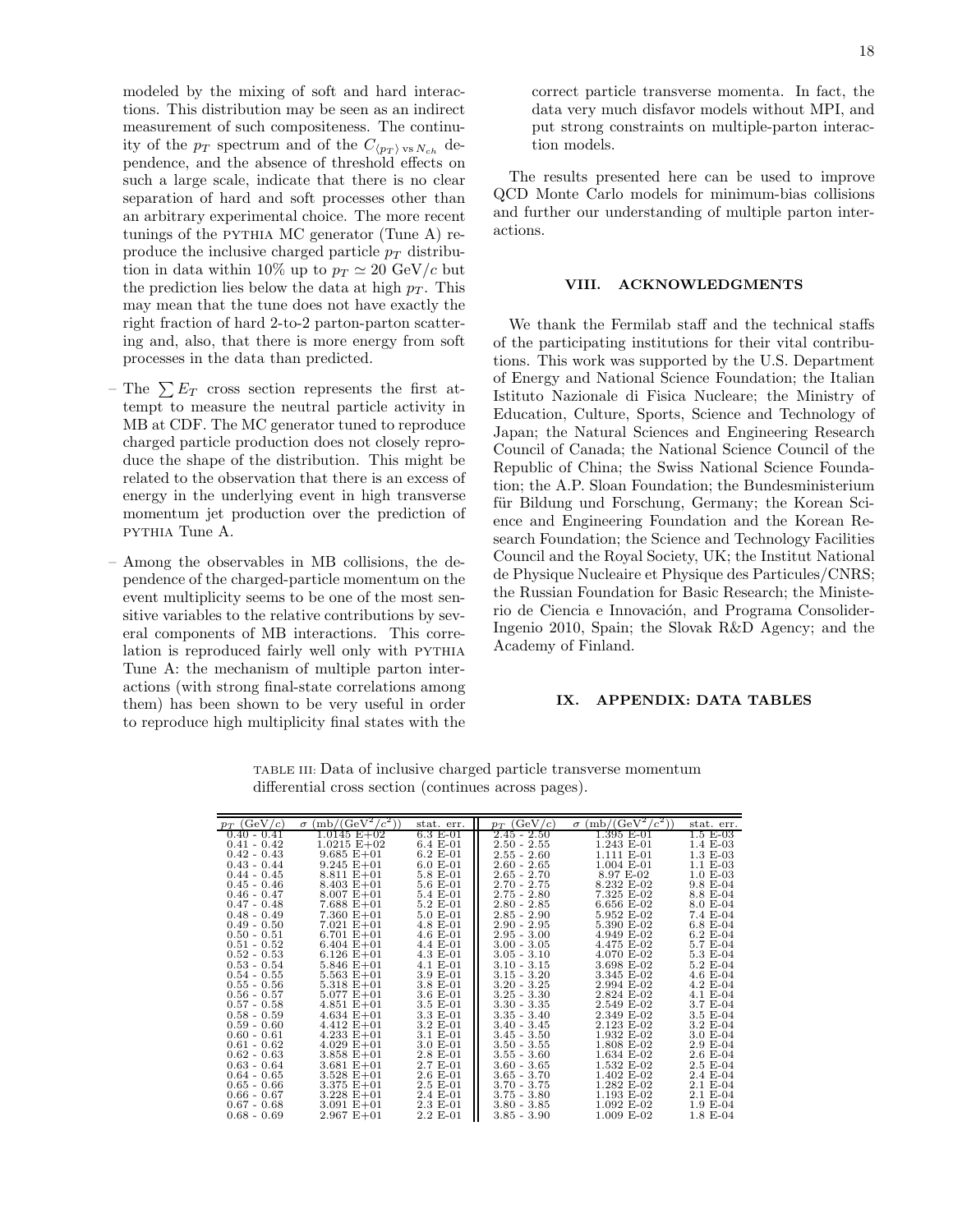| $p_T$ (GeV/c)                                                                                      | $\sigma \, (\text{mb}/(\text{GeV}^2/c^2))$ | stat. err.                                                            | $p_T$ (GeV/c)                                                                                    | $\sigma$ (mb/(GeV <sup>2</sup> )<br>$(c^2)$ | stat. err.                            |
|----------------------------------------------------------------------------------------------------|--------------------------------------------|-----------------------------------------------------------------------|--------------------------------------------------------------------------------------------------|---------------------------------------------|---------------------------------------|
| $0.69 - 0.70$<br>$0.70 - 0.71$                                                                     | 2.829 E+01<br>2.715 E+01                   | $2.1 E-01$<br>2.0 E-01                                                | $3.90 - 3.95$<br>$3.95 - 4.00$                                                                   | 9.30 E-03<br>8.53 E-03                      | 1.7 E-04<br>$1.6 E-04$                |
| $0.71 - 0.72$                                                                                      | $2.601 E + 01$                             | $2.0 E-01$                                                            | $4.00 - 4.05$                                                                                    | 8.07 E-03                                   | 1.5 E-04                              |
| $0.72 - 0.73$                                                                                      | 2.499 E+01                                 | 1.9 E-01                                                              | $4.05 - 4.10$                                                                                    | 7.46 E-03                                   | 1.5 E-04                              |
|                                                                                                    | $2.392 E + 01$<br>$2.293 E + 01$           | 1.8 E-01                                                              | $\begin{array}{c} 4.10 - 4.15 \\ 4.15 - 4.20 \end{array}$                                        | 6.72 E-03<br>6.41 E-03                      | 1.4 E-04<br>$1.3 \bar{E} - 04$        |
| $\begin{array}{c} 0.73-0.74 \\ 0.73-0.75 \\ 0.75-0.75 \\ 0.76-0.77 \end{array}$                    | $2.204 E + 01$                             | $\begin{array}{c} 1.8 \to -01 \\ 1.7 \to -01 \end{array}$             | $4.20 - 4.25$                                                                                    | 5.93 E-03                                   | $1.2 E-04$                            |
| 0.77 - 0.78                                                                                        | $2.115 E + 01$<br>$2.027 E + 01$           | $1.6$ E-01<br>$1.6$ E-01                                              | $4.25 - 4.30$<br>$4.30 - 4.35$                                                                   | 5.39 E-03<br>$5.04 \text{ E} - 03$          | 1.1 E-04<br>1.1 E-04                  |
| $0.78 - 0.79$                                                                                      | $1.943 E + 01$                             | 1.5 E-01                                                              | $4.35 - 4.40$                                                                                    | 4.61 E-03                                   | $1.0 E-04$                            |
| $0.79 - 0.80$                                                                                      | $1.871 E + 01$                             | 1.5 E-01                                                              | $4.40 - 4.45$                                                                                    | 4.353 E-03                                  | 9.8 E-05                              |
| $0.80 - 0.81$<br>$0.81 - 0.82$                                                                     | $1.803 E + 01$<br>$1.727 E + 01$           | 1.4 E-01<br>1.3 E-01                                                  | $4.45 - 4.50$<br>$4.50 - 4.55$                                                                   | 4.067 E-03<br>3.693 E-03                    | 9.6 E-05<br>9.2 E-05                  |
| $0.82 - 0.83$                                                                                      | $1.655 E + 01$                             | 1.3 E-01                                                              | $4.55 - 4.60$                                                                                    | 3.522 E-03                                  | 8.4 E-05                              |
| $0.83 - 0.84$<br>0.84 - 0.85                                                                       | $1.594 E + 01$<br>$1.533 E+01$             | 1.3 E-01<br>$1.2 E-01$                                                | $4.60 - 4.65$<br>$4.65 - 4.70$                                                                   | 3.165 E-03<br>3.119 E-03                    | 8.1 E-05<br>7.8 E-05                  |
| $0.85 - 0.86$                                                                                      | $1.469 E + 01$                             | $1.2 E-01$                                                            | $4.70 - 4.75$                                                                                    | 2.919 E-03                                  | 7.4 E-05                              |
| $0.86 - 0.87$                                                                                      | $1.415 E + 01$<br>$1.361 E + 01$           | 1.1 E-01<br>1.1 E-01                                                  | $4.75 - 4.80$                                                                                    | 2.705 E-03<br>2.404 E-03                    | 7.1 E-05<br>6.5 E-05                  |
| $\begin{array}{c} 0.87 - 0.88 \\ 0.88 - 0.89 \end{array}$                                          | $1.313 E + 01$                             | $1.0 E-01$                                                            | $4.80$ - $4.85\,$ - $4.90$                                                                       | 2.314 E-03                                  | 6.3 E-05                              |
| $0.89 - 0.90$                                                                                      | $1.258 E + 01$                             | $1.0 E-01$                                                            | $4.90 - 4.95$                                                                                    | 2.155 E-03                                  | $6.0 E-0.5$                           |
| $0.90 - 0.91$<br>$0.91 - 0.92$                                                                     | $1.212 E + 01$<br>$1.1678 E + 01$          | 1.0 E-02<br>9.6 E-02                                                  | $4.95 - 5.00$<br>$5.00 - 5.20$                                                                   | 2.038 E-03<br>1.784 E-03                    | 5.8 E-05<br>3.4 E-05                  |
| $0.92 - 0.93$                                                                                      | $1.1216 E + 01$                            | 9.4 E-02                                                              | $5.20 - 5.40$                                                                                    | 1.339 E-03                                  | 2.8 E-05                              |
| $0.93 - 0.94$<br>$0.94 - 0.95$                                                                     | $1.0829 E + 01$<br>$1.0396 E + 01$         | 9.8 E-02<br>9.3 E-02                                                  | $5.40 - 5.60$<br>$5.60 - 5.80$                                                                   | 1.105 E-03<br>8.392 E-04                    | 2.3 E-05<br>1.9 E-05                  |
| $0.95 - 0.96$                                                                                      | $1.0021 E + 01$                            | 9.1 E-02                                                              | $5.80 - 6.00$                                                                                    | 6.59 E-04                                   | 1.7 E-05                              |
| $0.96 - 0.97$<br>0.97 - 0.98                                                                       | $9.713 E + 00$<br>$9.325 E + 00$           | 7.9 E-02<br>7.6 E-02                                                  | $6.00 - 6.20$<br>$6.20 - 6.40$                                                                   | 5.54 E-04<br>4.32 E-04                      | 1.5 E-05<br>1.2 E-05                  |
| $0.98 - 0.99$                                                                                      | $9.024 E + 00$                             | 7.4 E-02                                                              | $6.40 - 6.60$                                                                                    | 3.58 E-04                                   | 1.1 E-05                              |
| $0.99 - 1.00$                                                                                      | $8.664 E + 00$                             | 7.0 E-02                                                              | $6.60 - 6.80$                                                                                    | 2.979 E-04                                  | 9.4 E-06                              |
| $1.00 - 1.02$<br>$1.02 - 1.04$                                                                     | $8.227 E + 00$<br>$7.662 E + 00$           | 6.4 E-02<br>$6.0 E-02$                                                | $6.80 - 7.00$                                                                                    | 2.361 E-04<br>1.999 E-04                    | 8.4 E-06<br>7.2 E-06                  |
| $1.04 - 1.06$                                                                                      | 7.129 E+00                                 | 5.6 E-02                                                              | $7.00 - 7.20$<br>$7.20 - 7.40$                                                                   | 1.655 E-04                                  | 6.4 E-06                              |
| $1.06 - 1.08$<br>$1.08 - 1.10$                                                                     | $6.635 E + 00$<br>6.188 $E+00$             | 5.3 E-02<br>4.9 E-02                                                  | 7.40 - 7.60<br>7.60 - 7.80                                                                       | 1.422 E-04<br>1.276 E-04                    | 5.7 E-06<br>5.3 E-06                  |
| $1.10 - 1.12$                                                                                      | $5.777 E + 00$                             | 4.6 E-02                                                              | $7.80 - 8.00$                                                                                    | $9.60 E-05$                                 | $4.8 \text{ E} - 06$                  |
| $1.12 - 1.14$                                                                                      | $5.404 E + 00$<br>$5.057 E + 00$           | 4.4 E-02<br>4.0 E-02                                                  | $8.00 - 8.20$                                                                                    | 9.44 E-05<br>7.05 E-05                      | 4.4 E-06<br>3.7 E-06                  |
| $1.14 - 1.16$<br>$1.16 - 1.18$                                                                     | $4.707 E + 00$                             | 3.8 E-02                                                              | $8.20 - 8.40$<br>$8.40 - 8.60$                                                                   | 5.97 E-05                                   | 3.3 E-06                              |
| $1.18 - 1.20$                                                                                      | $4.412 E + 00$<br>$4.127 E + 00$           | 3.6 E-02                                                              | $8.60 - 8.80$                                                                                    | 5.02 E-05                                   | 3.0 E-06                              |
| $1.20 - 1.22$<br>$1.22 - 1.24$                                                                     | 3.858 $E+00$                               | 3.4 E-02<br>3.2 E-02                                                  | $8.80 - 9.00$<br>$9.00 - 9.20$                                                                   | 4.69 E-05<br>3.98 E-05                      | 2.8 E-06<br>2.6 E-06                  |
| 1.24 - 1.26                                                                                        | 3.614 $E+00$                               | 3.0 E-02                                                              | $9.20 - 9.40$                                                                                    | 3.47 E-05                                   | 2.4 E-06                              |
| $1.26 - 1.28$<br>$1.28 - 1.30$<br>$1.30 - 1.32$<br>$1.32 - 1.34$                                   | 3.409 $E+00$<br>$3.188 E + 00$             | 2.8 E-02<br>2.7 E-02                                                  | $9.40 - 9.60$                                                                                    | 3.23 E-05<br>2.18 E-05                      | 2.2 E-06<br>1.8 E-06                  |
|                                                                                                    | $2.985 E + 00$                             | 2.5 E-02                                                              | $9.60 - 9.80$<br>$9.80 - 10.00$                                                                  | 2.25 E-05                                   | 1.8 E-06                              |
| $1.34 - 1.36$                                                                                      | $2.809 E + 00$<br>$2.6298 E + 00$          | $2.4\,$ E-02<br>2.2 E-02                                              | $10.00 - 10.50$<br>10.50 - 11.00                                                                 | 1.89 E-05<br>1.307 E-05                     | 1.1 E-06<br>8.6 E-07                  |
| $1.36 - 1.38$                                                                                      | $2.476 E + 00$                             | 2.1 E-02                                                              | 11.00 - 11.50                                                                                    | $1.085$ E-05                                | 7.5 E-07                              |
| 1.38 - 1.40<br>$1.40 - 1.42$                                                                       | $2.325 E+00$<br>$2.192 E + 00$             | $2.0 E-02$<br>1.9 E-02                                                | 11.50 - 12.00<br>$12.00 - 12.50$                                                                 | 7.29 E-06<br>$6.85$ E-06                    | 5.9 E-07<br>5.7 E-07                  |
|                                                                                                    | $2.053 E + 00$                             | 1.8 E-02                                                              |                                                                                                  | 4.56 E-06                                   | 4.4 E-07                              |
| $1.42 - 1.44$<br>$1.44 - 1.46$                                                                     | $1.939 E + 00$                             | 1.7 E-02                                                              | 12.50 - 13.00<br>13.00 - 13.50                                                                   | 2.99 E-06                                   | 3.5 E-07<br>3.3 E-07                  |
| $1.46 - 1.48$<br>$1.48 - 1.50$                                                                     | $1.822 E + 00$<br>$1.725 E+00$             | $1.6 E-02$<br>1.5 E-02                                                | 13.50 - 14.00<br>14.00 - 14.50                                                                   | 2.77 E-06<br>2.39 E-06                      | 3.0 E-07                              |
| $1.50 - 1.52$                                                                                      | $1.624 E+00$                               | 1.5 E-02                                                              | 14.50 - 15.00                                                                                    | 1.73 E-06                                   | 2.5 E-07                              |
| $1.52 - 1.54$                                                                                      | $1.536 E + 00$<br>$1.441 E + 00$           | 1.4 E-02<br>1.3 E-02                                                  | $15.00 - 15.50$<br>$15.50 - 16.00$                                                               | 1.34 E-06<br>1.20 E-06                      | 2.1 E-07<br>2.0 E-07                  |
| $1.54 - 1.56$<br>$1.56 - 1.58$<br>$1.58 - 1.60$                                                    | $1.358 E + 00$                             | 1.2 E-02                                                              | $\frac{16.00 - 16.50}{16.50 - 17.00}$                                                            | 7.1 E-07                                    | $1.5 E-07$                            |
| $1.60 - 1.62$                                                                                      | $1.287 E + 00$<br>$1.212 E + 00$           | 1.2 E-02<br>1.1 E-02                                                  | $17.00 - 17.50$                                                                                  | 1.11 E-06<br>5.9 E-07                       | 1.8 E-07<br>1.3 E-07                  |
| $1.62 - 1.64$                                                                                      | $1.153 E + 00$                             | 1.1 E-02                                                              | $17.50 - 18.00$                                                                                  | $4.2 E-07$                                  | 1.1 E-07                              |
| $1.64 - 1.66$<br>$1.66 - 1.68$                                                                     | $1.084 E + 00$<br>$1.0273 E + 00$          | $1.0 E-02$<br>9.7 E-03                                                | $18.00 - 18.50$<br>18.50 - 19.00                                                                 | 4.6 E-07<br>5.5 E-07                        | 1.1 E-07<br>$1.2 E-07$                |
| $1.68 - 1.70$                                                                                      | 9.741 E-01                                 | 9.3 E-03                                                              | $19.00 - 19.50$                                                                                  | 4.2 E-07                                    | $1.0 E-07$                            |
| $1.70 - 1.72$<br>$1.72 - 1.74$                                                                     | 9.176 E-01                                 | 8.8 E-03                                                              | $19.50 - 20.00$<br>20.00 - 21.00                                                                 | 3.84 E-07                                   | 9.8 E-08<br>5.8 E-08                  |
| $1.74 - 1.76$                                                                                      | 8.649 E-01<br>8.238 E-UI                   | 8.3 E-03<br>8.0 E-03                                                  | 21.00 - 22.00                                                                                    | 2.61 E-07<br>1.45 E-U7                      | 4.1 E-08                              |
| 1.76 - 1.78                                                                                        | 7.822 E-01                                 | 7.6 E-03                                                              | $22.00 - 23.00$                                                                                  | 2.27 E-07                                   | 5.1 E-08                              |
| $1.78 - 1.80$<br>$1.80 - 1.82$                                                                     | 7.389 E-01<br>6.992 E-01                   | 7.2 E-03                                                              | $23.00 - 24.00$                                                                                  | 1.45 E-07<br>1.16 E-07                      | 3.9 E-08<br>3.5 E-08                  |
| $1.80 - 1.82$<br>$1.82 - 1.84$<br>$1.84 - 1.86$<br>$1.86 - 1.88$<br>$1.88 - 1.90$<br>$1.90 - 1.92$ | 6.612 E-01                                 | $\begin{array}{c} 6.9 \ E\text{-}03 \\ 6.5 \ E\text{-}03 \end{array}$ | $\begin{array}{c} 24.00\text{ - } 25.00 \\ 25.00\text{ - } 26.00 \end{array}$                    | 1.00 E-07                                   | 3.1 E-08                              |
|                                                                                                    | 6.290 E-01<br>5.963 E-01                   | $6.3\,$ E-03                                                          | $26.00 - 27.00$<br>$27.00 - 28.00$<br>$28.00 - 29.00$                                            | 1.48 E-07<br>6.20 E-08                      | 3.8 E-08<br>2.4 E-08                  |
|                                                                                                    | 5.642 E-01                                 | 6.1 E-03<br>5.7 E-03                                                  |                                                                                                  | 1.08 E-07                                   | 3.1 E-08                              |
| $1.92 - 1.94$                                                                                      | 5.382 E-01<br>5.081 E-01                   | 5.5 E-03<br>$5.3\,$ E-03                                              | $29.00 - 30.00$<br>$30.00 - 32.00$                                                               | 9.2 E-09<br>2.28 E-08                       | 8.9 E-09<br>9.6 E-09                  |
| $1.94 - 1.96$                                                                                      | 4.864 E-01                                 | 5.1 E-03                                                              | $32.00 - 34.00$                                                                                  | 1.77 E-08                                   | 8.1 E-09                              |
|                                                                                                    | 4.631 E-01<br>4.358 E-01                   | $4.8 \t E-03$<br>$4.7 \t E-03$<br>$3.8 \t E-03$<br>$3.3 \t E-03$      | $\begin{array}{c} 34.00 - 36.00 \\ 36.00 - 38.00 \\ 38.00 - 40.00 \end{array}$                   | 3.07 E-08<br>$2.69 E-08$                    | 1.0 E-08                              |
|                                                                                                    | 4.021 E-01                                 |                                                                       |                                                                                                  | 6.8 E-09                                    | $\frac{9.5}{4.8}$ E-09                |
| $1.96 - 1.98$ $1.98 - 2.00$ $2.00 - 2.05$ $2.05 - 2.10$ $2.15 - 2.30$                              | 3.533 E-01                                 | 3.0 E-03                                                              | $40.00 - 42.00$                                                                                  | 1.69 E-08<br>1.77 E-08                      | 7.2 E-09                              |
| $2.15 - 2.20$                                                                                      | 3.125 E-01<br>2.775 E-01                   | 2.7 E-03                                                              | $42.00 - 44.00$<br>$44.00 - 46.00$                                                               | 6.2 E-09                                    | 6.9 E-09<br>4.1 E-09                  |
|                                                                                                    | 2.467 E-01                                 | 2.4 E-03                                                              | $46.00 - 50.00$                                                                                  | 4.7 E-09                                    | 2.4 E-09                              |
|                                                                                                    | 2.194 E-01<br>$1.955$ E-01 $\,$            | $2.2 \tE-03$<br>$2.0 \tE-03$                                          |                                                                                                  | 4.7 E-09<br>1.55 E-09<br>1.49 E-09          | $1.7 \t E-09$<br>5.7 E-10<br>4.9 E-10 |
| $2.20 - 2.25$<br>$2.25 - 2.30$<br>$2.30 - 2.35$<br>$2.35 - 2.40$<br>$2.40 - 2.45$                  | 1.738 E-01                                 | $1.8 E - 0.3$<br>$1.7 E - 0.3$                                        | $\begin{array}{c}\n 50.00 - 60.00 \\  60.00 - 80.00 \\  80.00 - 100.00 \\  100.00\n \end{array}$ |                                             |                                       |
|                                                                                                    | 1.564 E-01                                 |                                                                       | $100.00 - 150.00$                                                                                | $3.0 E-10$                                  | 1.3 E-10                              |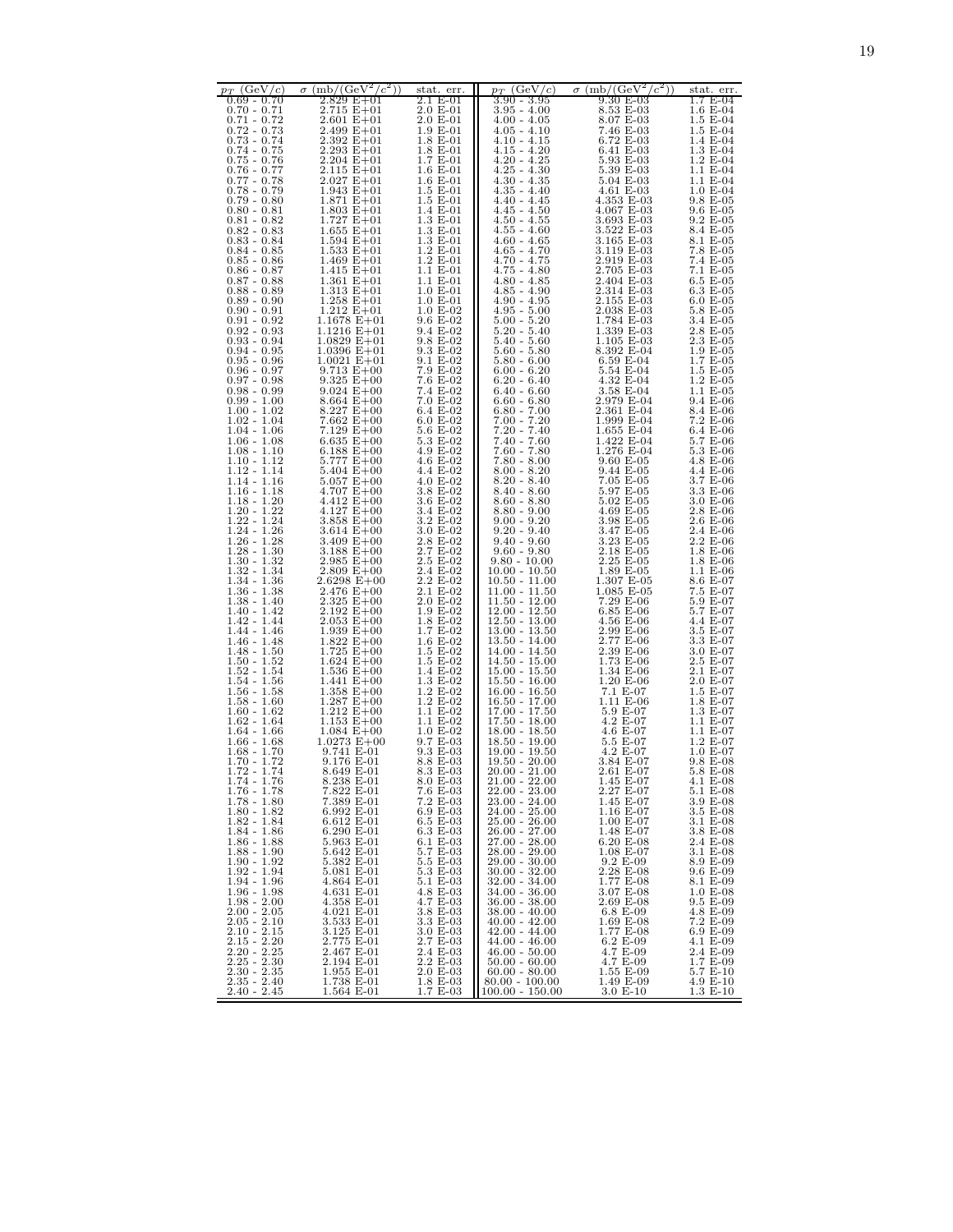TABLE IV: Data of  $\langle p_T \rangle$  dependence on multiplicity.

| multiplicity  | (GeV<br>$\mathfrak{c}$<br>$\cdot p_T$ | stat. err. | multiplicity | (GeV)<br>$\epsilon$ )<br>$\langle p_T \rangle$ | stat. err. |
|---------------|---------------------------------------|------------|--------------|------------------------------------------------|------------|
|               | 0.6989                                | 0.0016     | 22           | 0.9603                                         | 0.0017     |
| 2             | 0.7141                                | 0.0016     | 23           | 0.9681                                         | 0.0019     |
| 3             | 0.7362                                | 0.0016     | 24           | 0.9752                                         | 0.0024     |
|               | 0.7601                                | 0.0017     | 25           | 0.9836                                         | 0.0027     |
| $\frac{4}{5}$ | 0.7826                                | 0.0018     | 26           | 0.9916                                         | 0.0030     |
| 6             | 0.8023                                | 0.0018     | 27           | 0.9986                                         | 0.0057     |
|               | 0.8193                                | 0.0019     | 28           | 1.0073                                         | 0.0043     |
| 8             | 0.8341                                | 0.0019     | 29           | 1.0143                                         | 0.0052     |
| 9             | 0.8470                                | 0.0003     | 30           | 1.0208                                         | 0.0063     |
| 10            | 0.8587                                | 0.0004     | 31           | 1.0307                                         | 0.0080     |
| 11            | 0.8694                                | 0.0004     | 32           | 1.0419                                         | 0.0098     |
| 12            | 0.8794                                | 0.0005     | 33           | 1.049                                          | 0.011      |
| 13            | 0.8891                                | 0.0006     | 34           | 1.056                                          | 0.015      |
| 14            | 0.8980                                | 0.0006     | 35           | 1.066                                          | 0.015      |
| 15            | 0.9069                                | 0.0007     | 36           | 1.073                                          | 0.026      |
| 16            | 0.9156                                | 0.0008     | 37           | 1.079                                          | 0.032      |
| 17            | 0.9235                                | 0.0008     | 38           | 1.092                                          | 0.032      |
| 18            | 0.9312                                | 0.0010     | 39-40        | 1.112                                          | 0.039      |
| 19            | 0.9384                                | 0.0011     | 41-43        | 1.125                                          | 0.039      |
| 20            | 0.9457                                | 0.0013     | 44-47        | 1.149                                          | 0.069      |
| 21            | 0.9525                                | 0.0015     |              |                                                |            |

TABLE V: Data of  $\sum E_T$  differential cross section.

| $E_T$ range (GeV)         | $\sigma$ (mb/GeV)        | stat. err.             | $E_T$ range (GeV)      | $\sigma$ (mb/GeV)        | stat. err.              |
|---------------------------|--------------------------|------------------------|------------------------|--------------------------|-------------------------|
| $1.0$ - $1.5$             | 1.19e-01                 | $1.9e-02$              | 37 - 38                | 6.66e-03                 | $6.7e-04$               |
| $1.5 - 2.0$               | 1.89e-01                 | $2.1e-02$              | 38 - 39                | 5.97e-03                 | $6.7e-04$               |
| $2.0 - 2.5$               | $2.63e-01$               | $2.0e-02$              | $39 - 40$              | 5.24e-03                 | $6.2e-04$               |
| $2.5 - 3.0$               | 3.16e-01                 | $1.6e-02$              | $40 - 41$              | 4.72e-03                 | 5.4e-04                 |
| $3.0 - 3.5$               | 3.41e-01                 | $1.2e-02$              | 41 - 42                | $4.06e-03$               | $4.6e-04$               |
| $3.5 - 4.0$               | 3.46e-01                 | $1.0e-02$              | $42 - 43$              | 3.67e-03                 | $4.8e-04$               |
| $4.0 - 4.5$               | 3.36e-01                 | $1.0e-02$              | $43 - 44$              | $3.20e-03$               | $3.8e-04$               |
| $4.5 - 5.0$               | 3.17e-01                 | $1.1e-02$              | $44 - 45$              | 2.84e-03                 | $3.3e-04$               |
| $5.0 - 5.5$               | 2.94e-01                 | $1.2e-02$              | 45 - 46                | 2.50e-03                 | $3.3e-04$               |
| $5.5 - 6.0$               | $2.72e-01$               | $1.2e-02$              | $46 - 47$              | 2.27e-03                 | $2.6e-04$               |
| $6.0 - 6.5$               | $2.50e-01$               | $1.2e-02$              | $47 - 48$              | $2.01e-03$               | $2.8e-04$               |
| $6.5 - 7.0$               | 2.31e-01                 | $1.2e-02$              | $48 - 49$              | 1.75e-03                 | $2.4e-04$               |
| $7.0 - 7.5$               | $2.14e-01$               | $1.2e-02$              | $49 - 50$              | $1.56e-03$               | $2.0e-04$               |
| $7.5 - 8.0$               | 1.99e-01                 | $1.2e-02$              | $50 - 51$              | $1.33e-03$               | $1.6e-04$               |
| $8.0 - 8.5$               | 1.85e-01                 | $1.2e-02$              | $51 - 52$              | 1.16e-03                 | $1.6e-04$               |
| $8.5 - 9.0$               | 1.73e-01                 | $1.1e-02$              | $52 - 53$              | 1.07e-03                 | $1.4e-04$               |
| $9.0 - 9.5$<br>$9.5 - 10$ | $1.63e-01$<br>1.54e-01   | $1.1e-02$              | $53 - 54$<br>$54 - 55$ | $9.1e-04$                | $1.5e-04$<br>$1.2e-04$  |
| $10 - 11$                 | 1.41e-01                 | $1.0e-02$<br>$1.0e-02$ | 55 - 56                | $8.2e-04$<br>7.21e-04    | $8.8e-0.5$              |
|                           |                          |                        |                        |                          |                         |
| $11 - 12$<br>$12 - 13$    | 1.261e-01<br>1.131e-01   | $9.1e-03$<br>8.3e-03   | 56 - 57<br>$57 - 58$   | $6.05e-04$<br>5.38e-04   | $9.1e-0.5$<br>$1.1e-04$ |
| $13 - 14$                 | 1.013e-01                | $7.5e-03$              | $58 - 59$              | 5.04e-04                 | $7.1e-0.5$              |
| $14 - 15$                 | $9.12e-02$               | $6.8e-03$              | $59 - 60$              | 4.17e-04                 | $9.1e-0.5$              |
| $15 - 16$                 | 8.21e-02                 | $6.2e-03$              | $60 - 61$              | 3.67e-04                 | $4.9e-0.5$              |
| 16 - 17                   | 7.41e-02                 | 5.6e-03                | 61 - 62                | 3.17e-04                 | 7.7e-05                 |
| $17 - 18$                 | 6.66e-02                 | $5.9e-03$              | $62 - 63$              | 2.90e-04                 | $4.8e-05$               |
| 18 - 19                   | 5.93e-02                 | $4.5e-03$              | $63 - 64$              | 2.78e-04                 | $4.2e-05$               |
| $19 - 20$                 | 5.36e-02                 | $4.1e-03$              | $64 - 65$              | 2.43e-04                 | $3.6e-0.5$              |
| $20 - 21$                 | 4.77e-02                 | $3.8e-03$              | $65 - 66$              | $2.06e-04$               | $4.9e-0.5$              |
| $21 - 22$                 | 4.28e-02                 | $3.3e-03$              | $66 - 67$              | 1.73e-04                 | $4.0e-0.5$              |
| $22 - 23$                 | 3.85e-02                 | $3.1e-03$              | $67 - 68$              | 1.66e-04                 | $5.5e-0.5$              |
| $23 - 24$                 | 3.43e-02                 | $2.7e-03$              | $68 - 69$              | $1.45e-04$               | $2.6e-0.5$              |
| $24 - 25$                 | 3.06e-02                 | $2.6e-03$              | $69 - 70$              | 1.26e-04                 | $2.8e-0.5$              |
| $25 - 26$                 | 2.72e-02                 | $2.2e-03$              | 70 - 72                | $9.7e-0.5$               | $1.9e-0.5$              |
| $26 - 27$                 | 2.44e-02                 | $2.0e-03$              | 72 - 74                | $8.4e-0.5$               | $1.9e-05$               |
| $27 - 28$                 | $2.18e-02$               | $1.9e-03$              | 74 - 76                | $7.0e-0.5$               | $1.8e-0.5$              |
| $28 - 29$                 | 1.94e-02                 | $1.7e-03$              | 76 - 78                | $5.2e-0.5$               | $2.0e-0.5$              |
| $29 - 30$                 | 1.73e-02                 | $1.5e-03$              | 78 - 80                | $4.5e-0.5$               | $1.0e-05$               |
| $30 - 31$                 | 1.54e-02                 | $1.4e-03$              | $80 - 85$              | $2.9e-0.5$               | $8.4e-06$               |
| $31 - 32$<br>$32 - 33$    | $1.35e-02$<br>$1.21e-02$ | $1.2e-03$<br>$1.2e-03$ | $85 - 90$<br>$90 - 95$ | $1.9e-0.5$<br>$1.4e-0.5$ | $6.3e-06$<br>$1.1e-0.5$ |
| $33 - 34$                 | 1.08e-02                 | $1.0e-03$              | $95 - 100$             | $7.5e-06$                | $5.3e-06$               |
| 34 - 35                   | 9.58e-03                 | $9.7e-04$              | $100 - 120$            | $2.4e-06$                | $2.4e-06$               |
| $35 - 36$                 | 8.49e-03                 | 8.3e-04                | $120 - 150$            | $3.5e-07$                | $6.3e-07$               |
| $36 - 37$                 | $7.53e-03$               | $8.1e-04$              | $150 - 200$            | $6.5e-08$                | $2.4e-07$               |
|                           |                          |                        |                        |                          |                         |

- <span id="page-21-0"></span>[1] P. Skands and D. Wicke, Eur. Phys. J. C 52, 133 (2007).
- <span id="page-21-1"></span>[2] A. Moraes, C. Buttar and I. Dawson, Eur. Phys. J. C 50, 435 (2007).
- <span id="page-21-2"></span>[3] R. Field, AIP Conf. Proc. 828, 163 (2006); R. Field, Acta Physica Polonica B 36, 167 (2005); D. Acosta et al. (CDF Collaboration), Phys. Rev. D 70, 072002 (2004).
- <span id="page-21-3"></span>[4] In the CDF coordinate system, the origin is the center of the detector and the z-axis is along the beam

axis. In detector coordinates,  $\phi$  is defined to be the azimuthal angle around the beam axis and  $\theta$  the polar angle. The radial distance to the beam axis is referred to as r. The pseudorapidity  $\eta$  is defined as  $\eta = -\ln \left[\tan \left(\frac{\theta}{2}\right)\right]$ . The transverse energy and momenta are defined by  $E_T = E \sin \theta$  and  $p_T = p \sin \theta$ where  $E$  is the particle's energy and  $p$  the magnitude of its momentum.

<span id="page-21-4"></span>[5] F. Abe et al. (CDF Collaboration), Phys. Rev. Lett. 61, 1819 (1988).